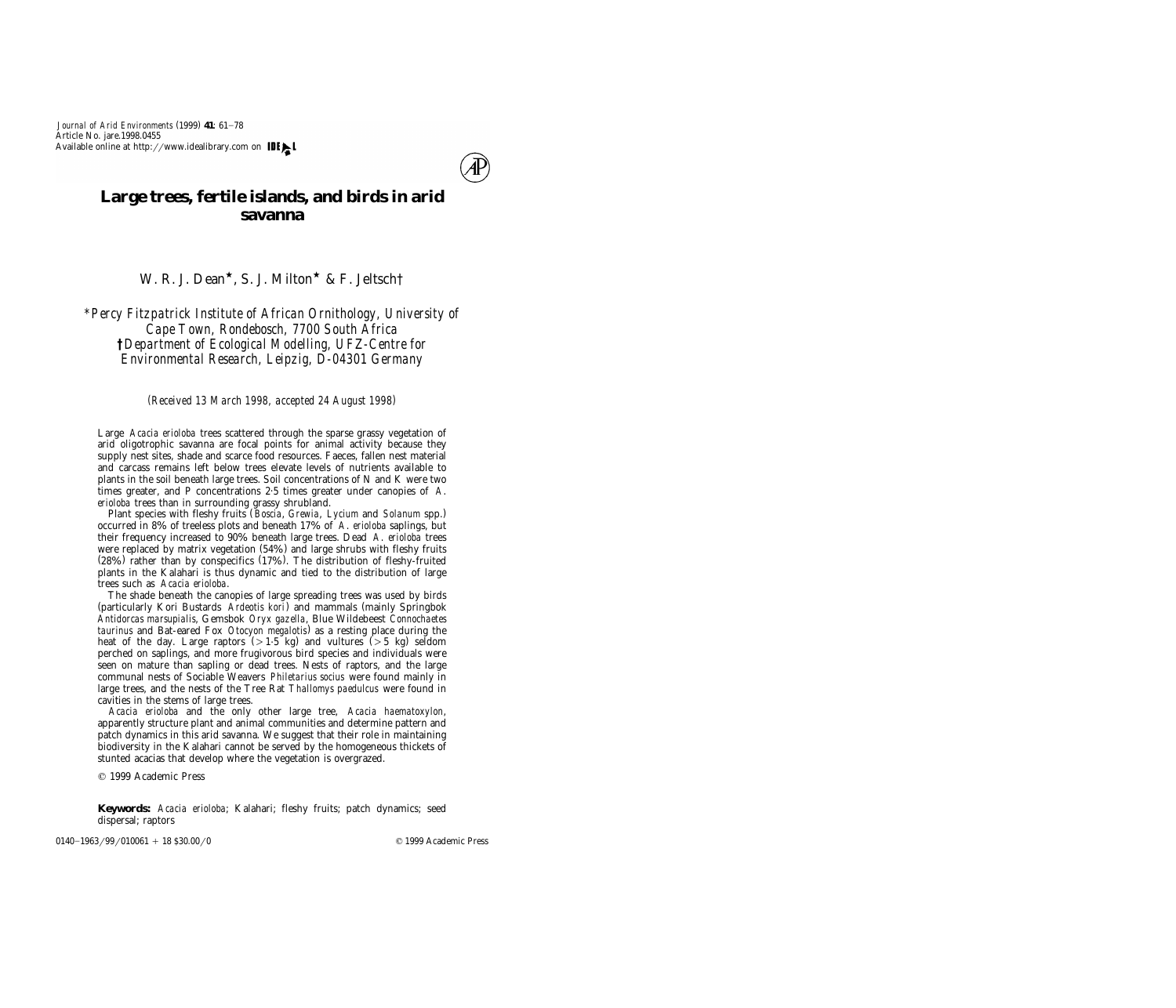<span id="page-1-0"></span>

**Figure 1.** Gemsbok *Oryx gazella* resting in the shade of a large *Acacia erioloba* tree during the heat of the day. The increased density of vegetation limited to the area around the tree can be clearly seen.

#### **Introduction**

Patchy nutrient accumulations in oligotrophic savannas tend to be maintained and reinforced because their enhanced productivity attracts animals which import additional nutrients (Scholes, 1990). Large isolated trees increase soil fertility beneath their canopies and are the foci for animal activity [\(Belsky &](#page-13-0) Canham, 1994) (Figs 1 & [2\).](#page-2-0) Avifaunal species richness is correlated with plant height diversity in the Kalahari ( $Pianka \& Huey, 1971$ ), being dependent on horizontal and vertical structuring of the habitat by scattered trees.

In the arid savannas of the Kalahari Desert of southern Africa, where radiation levels are high and the sandy soils are poor in cations (Leistner, 1967), shaded fertile islands beneath trees are likely to support distinctive plant assemblages [\(Belsky &](#page-13-0) Canham, [1994\)](#page-13-0). Plant species with a high probability of reaching subcanopy sites are bird- and mammal-dispersed species with barbed or edible fruits (Leistner, 1967). Shade and enhanced soil nutrient levels improve seedling survival of some fleshy-fruited trees (Manders & Richardson, 1992). Moreover, distribution of fleshy-fruited plants is thought to be correlated with soil fertility, more specifically with the availability of potassium, and to be correlated with soil fertility, or more specifically with the availability of potassium and nitrogen (Milewski, 1982; Hughes *et al.*, 1993). Frugivore-dispersed plants are therefore likely colonizers of subcanopy sites.

The development of a nutrient-rich patch beneath a tree in open savanna has been compared with the formation of a tree-fall gap in a forest. Belsky & [Canham](#page-13-0)  $(1994)$ point out that the dynamics of these patches differ: a tree-fall gap in forest develops suddenly and closes gradually, whereas a subcanopy patch develops slowly and its duration is linked to the life-span of the tree. Subcanopy soil chemistry and the composition of subcanopy plant assemblages should therefore vary with tree age.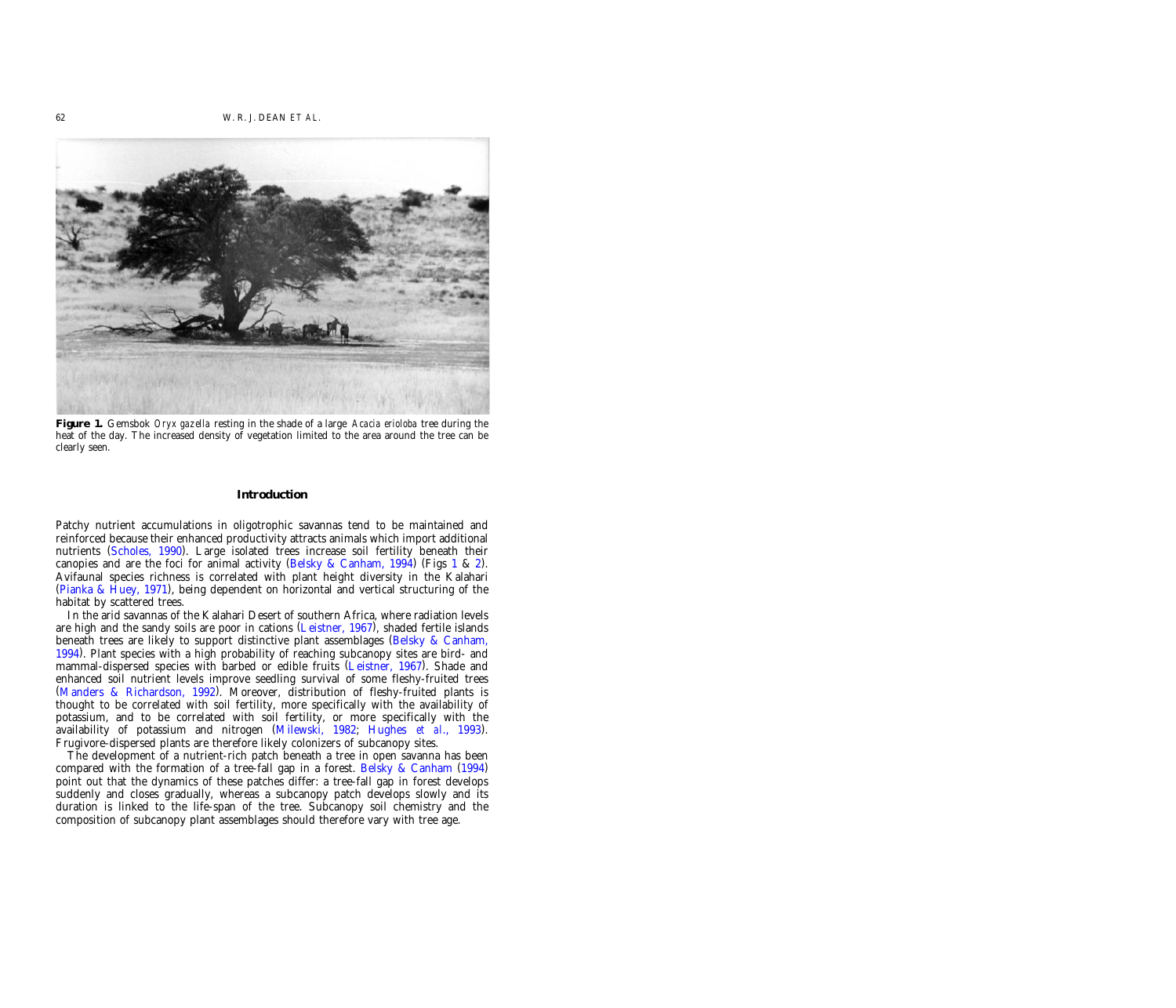<span id="page-2-0"></span>

**Figure 2.** White-backed Vultures *Gyps africanus* and a lone Lappet-faced Vulture *Torgos tracheliotus* resting in the shade of a large *Acacia erioloba* tree, and feeding on the remains of a Gemsbok killed by lions the previous night.

In arid Kalahari savanna (Fig. 3) we hypothesized that: (1) subcanopy soils beneath the leguminous tree *Acacia erioloba* are nutrient enriched; (2) subcanopy sites are



**Figure 3.** Arid Kalahari savanna along the Nossob River, Kalahari Gemsbok National Park, South Africa, showing scattered large *Acacia erioloba* trees.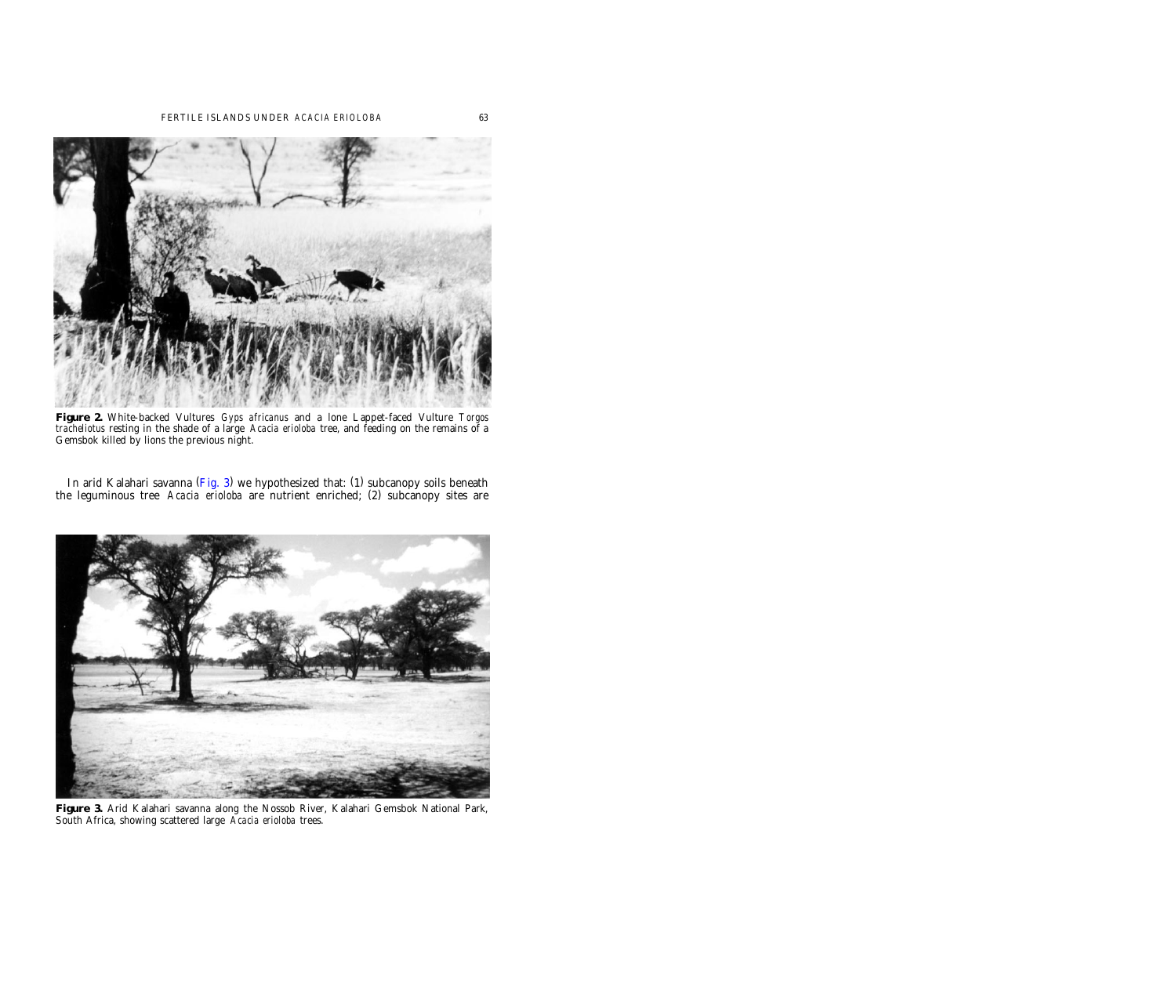

**Figure 4.** The remains of a large *Acacia erioloba* showing colonization of the area around the base of the tree by grasses, annual forbs (*Cleome* sp.) and a single large individual *Boscia albitrunca* (a tree with bird-dispersed fruits).

colonized primarily by plants with animal-dispersed fruits  $(Fig. 4)$ ; and  $(3)$  that soil fertility, and bird and plant assemblages vary with the developmental stage of the tree.

## **Study site and methods**

## *Study site*

The study was carried out in the Nossob River valley (approximately  $25^{\circ} 20'$  S,  $20^{\circ} 30'$  E) in the Kalahari Gemsbok National Park (KGNP) along the border between South Africa and Botswana. Rainfall in this semi-arid region  $(200-250 \text{ mm year}^{-1})$  occurs in mid to late summer (January to March). Mean maximum and minimum temperatures are  $37.4^{\circ}$ C and  $19.5^{\circ}$ C in January, and  $22.2^{\circ}$ C and  $1.2^{\circ}$ C in July (van Rooyen, 1984). Total nitrogen and available phosphorus are generally low in all soils of the KGNP but are higher in alluvial than dune soils  $(van Rooyen, 1984)$ .

The vegetation is very open savanna with grasses (*Schmidtia kalihariensis*, *Stipagrostis* spp.) ( and occasional small trees *Acacia erioloba*, *A*. *haematoxylon*, *A*. *mellifera*) on the dunes, and larger *A*. *erioloba* trees and fleshy-fruited shrubs (*Boscia albitrunca*, *Grewia* spp.) ( scattered in a matrix of grass and low shrubs *Rhigozum trichotomum* and *Monechma* spp.) along the major river valleys [\(Leistner,](#page-14-0) 1967).

## *Soil nutrient status and fertility*

In February 1993, one soil core (70 mm diameter  $\times$  100 mm deep) was taken from the A-horizon beneath the canopies of each of three isolated mature *A*. *erioloba* trees, within the canopy area of three dead *A*. *erioloba* trees, and at three sites in the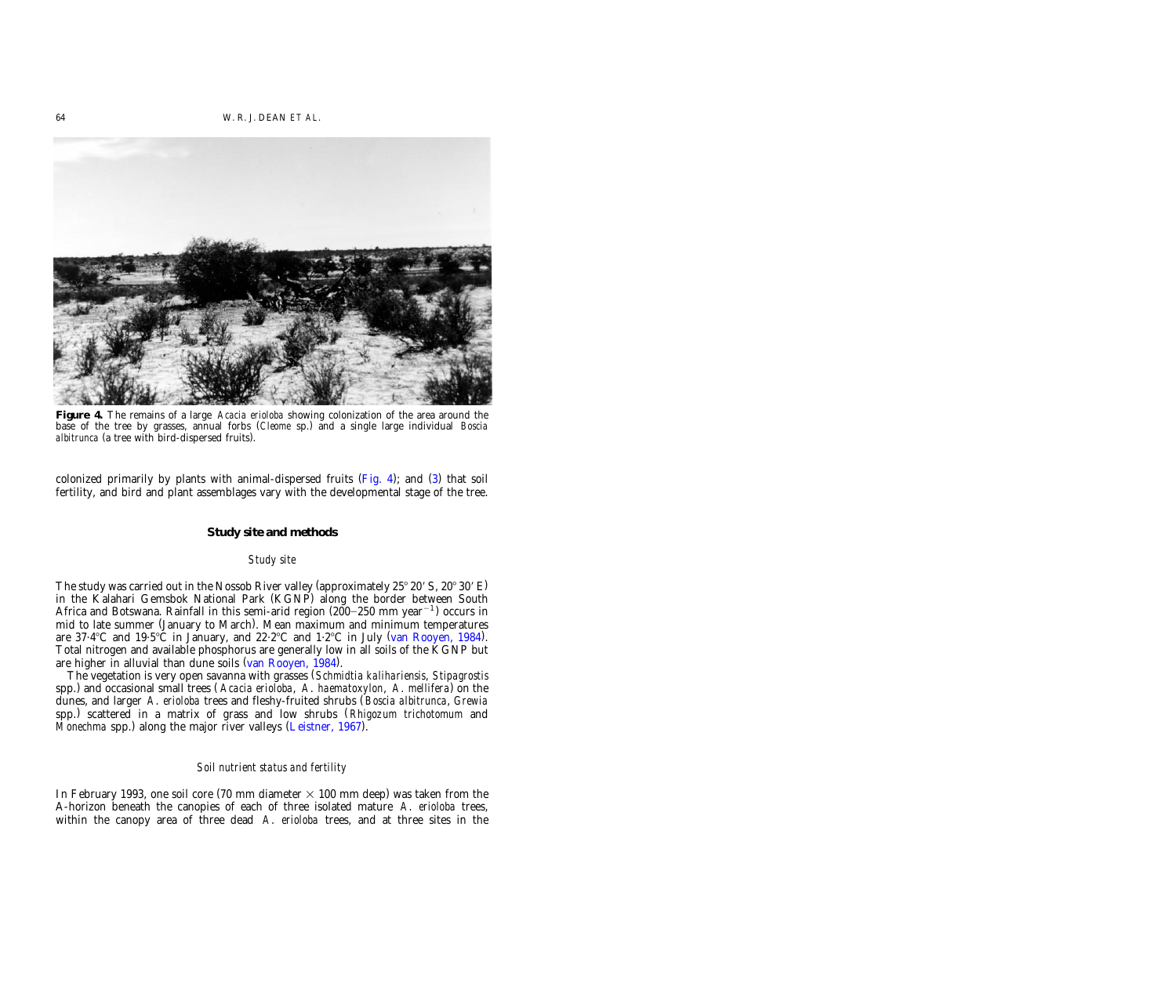corresponding matrix vegetation. These nine sample sites were subjectively selected. Samples were assayed for total nitrogen (N) (Kjeldahl method), organic carbon (C) (Walkey Black method) and for citric acid soluble phosphorus  $(P)$ , potassium  $(K)$  and sodium (Na) (Bray number 2 method). One-way ANOVAs followed by Tukey multiple range tests were used to compare the soil data. However, high variances and small sample sizes necessitated increased confidence limits for statistical testing.

## *Subcanopy and matrix plant assemblages*

Surveys of perennial plants were made in February 1993 in the Nossob River valley between Kwang (*c*. 20 km north of Nossob rest camp) and Kaspers Draai (*c*. 30 km south of Nossob rest camp). We drove 13 1-km road transects at 3-km intervals, and stopped at every individual or group of *A*. *erioloba* trees encountered within 20 m of the road on each transect. At each stop, vegetation beneath *A*. *erioloba* canopies and in matrix (between-tree) vegetation was assessed by recording all perennial plant species visible within one field of a spotting scope at a distance of 20 m from the road (sample area approximately 20 m<sup>2</sup>). Groups of *Acacia erioloba* trees were not matched in all cases by a matrix sample. All *A*. *erioloba* trees within the sample field were classified on the basis of estimated height and basal diameter as either saplings  $(< 5 \text{ m}$  high, erect canopy,  $\langle 20 \text{ cm}$  basal diameter (b.d.),  $N = 129$ ), mature living trees ( $> 20 \text{ cm}$  b.d., spreading canopy,  $N = 153$ ) or dead trees (no foliage,  $N = 69$ ). Vegetation composition in matrix vegetation  $(N = 210)$  was sampled at sites that were a minimum of 30 m from the nearest tree or group of trees. For the purposes of analysis of establishment sites for *Acacia erioloba*, sites containing saplings  $(N = 129)$  were also considered to be matrix vegetation. All plants recorded were allocated to one of four dispersal guilds on the basis of their fruit and seed morphology: wind-dispersed (seeds with large wings or plumes), autochorous (explosively dehiscent capsules), herbivore-dispersed (indehiscent, hard seeds enclosed in greenery, *sensu* [Janzen,](#page-14-0) 1984), and frugivore-dispersed (seeds encased in fleshy fruits). Contingency table tests were used to compare observed and expected frequencies of dispersal guilds.

## *Use of trees by birds and mammals*

A single observer recorded all birds and large nests seen on *A*. *erioloba* trees along a 166 km road transect between Nossob and Twee Rivieren on 10–11 March 1994. Each tree occupied by a bird or nest was classified as a sapling, mature tree or dead tree using the definitions given above. Bird species were allocated to food guilds:  $(1)$ insectivore,  $(2)$  granivore,  $(3)$  insectivore-granivore,  $(4)$  frugivore,  $(5)$  carnivore and  $(6)$ scavenger. Mammals and large birds resting in the shade of *A*. *erioloba* trees in the KGNP were noted on 3 days in February 1993 and on 2 days during March 1994. Contingency tables were used to compare the distribution of avifaunal feeding guilds in each of the tree stages.

Nomenclature follows [Maclean](#page-14-0) (1993) for birds, Skinner & [Smithers](#page-14-0) (1990) for mammals and [Arnold](#page-13-0) & de Wet  $(1993)$  for plants.

#### **Results**

#### *Soil nutrient status and fertility*

In the nine soil samples from the Nossob valley, N  $(r = 0.96, p < 0.01)$  and P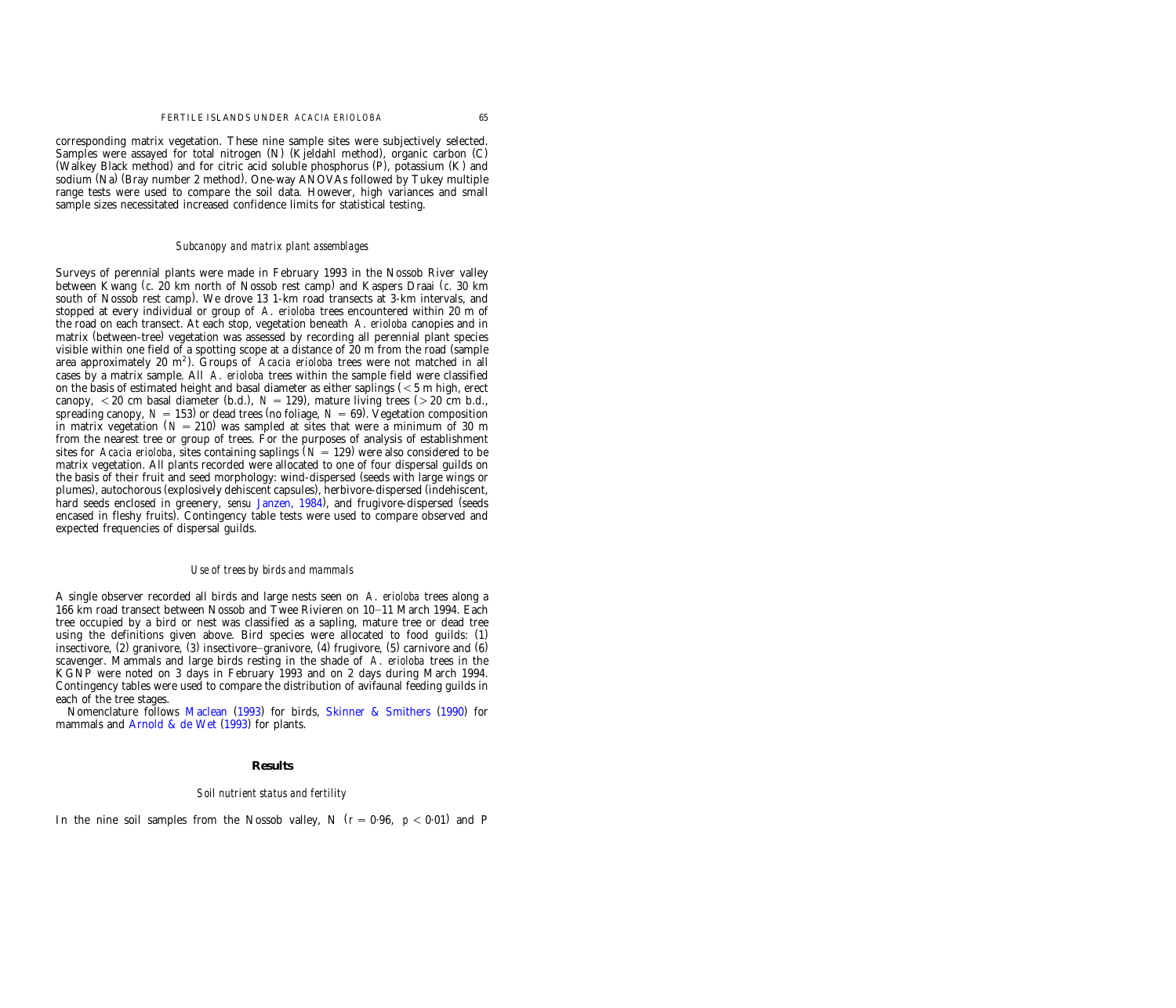concentrations  $(r = 0.79, p < 0.05)$  were correlated with total organic carbon, and K was correlated with Na  $(r = 0.93, p < 0.01)$ . Concentrations of N, P and K were greater in samples from beneath live *A*. *erioloba* trees than in soils from matrix vegetation  $(Table 1)$ . Concentrations of these elements were at intermediate levels beneath dead trees.

#### *Subcanopy and matrix plant assemblages*

None of the dispersal guilds were randomly distributed  $p < 0.0001$  among plots in the four sampled habitats (matrix, sapling, live tree, dead tree). Most wind-dispersed perennials were in matrix samples and were lower in frequency and abundance beneath tree canopies (Table 2). Herbivore-dispersed perennials were more evenly distributed between habitats, but fleshy-fruited plants increased in frequency and abundance from the matrix vegetation to beneath saplings, reaching a maximum under mature trees and decreasing again beneath dead trees. Within a dispersal guild, individual species  $(Appendix 1)$  showed similar patterns of frequency and abundance.

*Acacia erioloba* saplings were not randomly distributed with respect to tree canopies. Of 165 saplings, 129 (78%) were in 339 (matrix plus sapling) open sites, 19 (11%) under  $282$  living conspecifics, and  $17$  ( $10\%$ ) under  $69$  dead conspecifics. Significantly fewer saplings than expected occurred beneath living conspecifics  $(\chi^2 = 225,$ *p* - 0.001). Dead *A*. *erioloba* trees were replaced by matrix vegetation in 42% of cases  $(29$  of 69 trees). The remaining 40 dead trees had subcanopies with one or more woody plant species: conspecific saplings (11), *Acacia mellifera* trees (3), *Boscia* spp (15) or *Grewia flava* (17).

#### *Use of trees by birds and mammals*

The number of sightings of individual birds in each guild differed significantly between saplings and larger dead or live trees  $\left(\chi^2 = 151, df = 10, p < 0.001$ ; Fig 5), although the relative abundance of bird species in each feeding guild did not differ between trees of different developmental stages ( $\chi^2 = 12$ , df. = 10). Large raptors (>1.5 kg) and vultures ( $>$  5 kg) seldom perched on saplings [\(Appendix](#page-16-0) 2). More frugivore species and individuals were seen on mature than sapling or dead trees. Nests of raptors, and the large communal nests of Sociable Weavers *Philetarius socius* were found mainly in large spreading trees (Table 3), and the nests of the Tree Rat *Thallomys paedulcus* were found in cavities in large tree trunks.

The shade beneath the canopies of spreading trees was used by birds (particularly Kori Bustards *Ardeotis kori*) ( and mammals mainly Springbok *Antidorcas marsupialis*, Gemsbok *Oryx gazella*, Blue Wildebeest *Connochaetes taurinus* and Bat-eared Fox *Otocyon megalotis*) as a resting place during the heat of the day [\(Table](#page-9-0) 4; Figs [1](#page-1-0) & [2\)](#page-2-0).

## **Discussion**

A conceptual model of patch dynamics of large trees and subcanopy plant assemblages and their relationships with animals and soil nutrients is shown in [Fig.](#page-10-0) 6. The cycle starts with the dispersal of *Acacia erioloba* seeds to open vegetation in dung [\(Fig.](#page-10-0) 6: Step 1) by ruminants that consume the seed pods during the winter months ([Leistner,](#page-14-0) [1961;](#page-14-0) Coe & Coe, [1987;](#page-13-0) [Barnes](#page-13-0) *et al*., 1997).

Endozoochoric dispersal moves seeds away from tree canopies that support high densities of seed-feeding bruchid beetles, scarifies the seeds preparing them for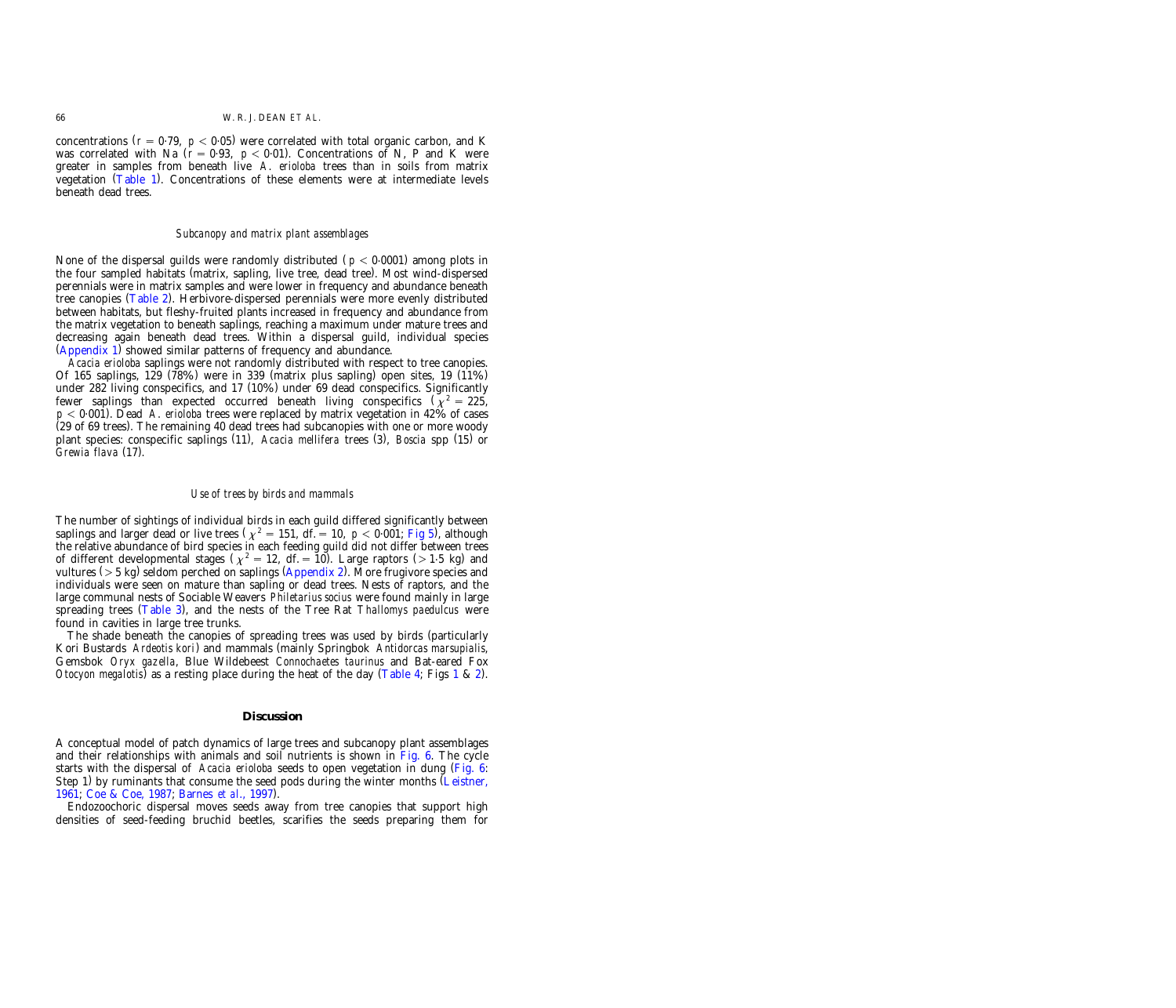<span id="page-6-0"></span>

| d trom                                               | $\ddot{\phantom{a}}$ |
|------------------------------------------------------|----------------------|
| $\ddotsc$                                            |                      |
|                                                      |                      |
|                                                      |                      |
|                                                      |                      |
|                                                      |                      |
|                                                      |                      |
| live and dead Acacia erioloba trees<br>$\frac{1}{2}$ |                      |
| יב<br>י                                              |                      |
|                                                      |                      |
| Ë.<br>S                                              |                      |
| $\ddot{\cdot}$<br>le trom he                         |                      |
| í                                                    |                      |
|                                                      |                      |
|                                                      |                      |
| on money                                             |                      |
| "hon and nutrients in tonsoils<br>i                  |                      |
|                                                      |                      |
| mononimete in                                        |                      |
|                                                      |                      |
| ;<br>;<br>;                                          |                      |
| $-2 - 2 - 3 - 4 - 1 = 1$                             |                      |
| ر.د.د. ۱<br>$1 - t$<br>$\frac{1}{1}$                 |                      |
| i                                                    |                      |
|                                                      |                      |
|                                                      |                      |
|                                                      |                      |
|                                                      |                      |
|                                                      |                      |

| Table 1. Concentrations (±S.D.) of organic carbon and nutrients in topsoils from beneath live and dead Acacia erioloba trees and from the adjacent<br>grassland matrix. Different superscripts indicate means that differ signifi |                                                                                                                                                           |                                                                                                                                                                         |                                                                                                      |                              |                                                     |
|-----------------------------------------------------------------------------------------------------------------------------------------------------------------------------------------------------------------------------------|-----------------------------------------------------------------------------------------------------------------------------------------------------------|-------------------------------------------------------------------------------------------------------------------------------------------------------------------------|------------------------------------------------------------------------------------------------------|------------------------------|-----------------------------------------------------|
| <sup>2</sup> arameter                                                                                                                                                                                                             | Live<br>tree                                                                                                                                              | Dead<br>tree                                                                                                                                                            | Grassy<br>matrix                                                                                     | <b>ANOVA</b><br>$\mathbf{r}$ | Confidence<br>level ( p)                            |
| Nitrogen (%)<br>Phosphorus (p.p.m.)<br>Potassium (p.p.m.)<br>sodium (p.p.m.)<br>$\overline{\text{c,arbon}}$ (%)                                                                                                                   | $\begin{array}{c} 0.41 \pm 0.30^{\mathrm{a}}\ 0.06 \pm 0.05^{\mathrm{a}}\ 197 \pm 172^{\mathrm{a}}\ 517 \pm 389^{\mathrm{a}}\ \end{array}$<br>$45 + 43^a$ | $\begin{array}{c} 0.28\,\pm\,0.21^{\mathrm{a}}\ 0.04\,\pm\,0.03^{\mathrm{a b}}\ 159\,\pm\,83^{\mathrm{a b}}\ 159\,\pm\,123^{\mathrm{a b}}\ \end{array}$<br>$37 \pm 8^a$ | $0.11 \pm 0.11^{a}$<br>$0.01 \pm 0.02^{b}$<br>$82 \pm 9^{b}$<br>$229 \pm 56^{b}$<br>$289 \pm 56^{b}$ | 2175823<br>2175823<br>21221  | $0.356$<br>$0.141$<br>$0.105$<br>$0.147$<br>$0.356$ |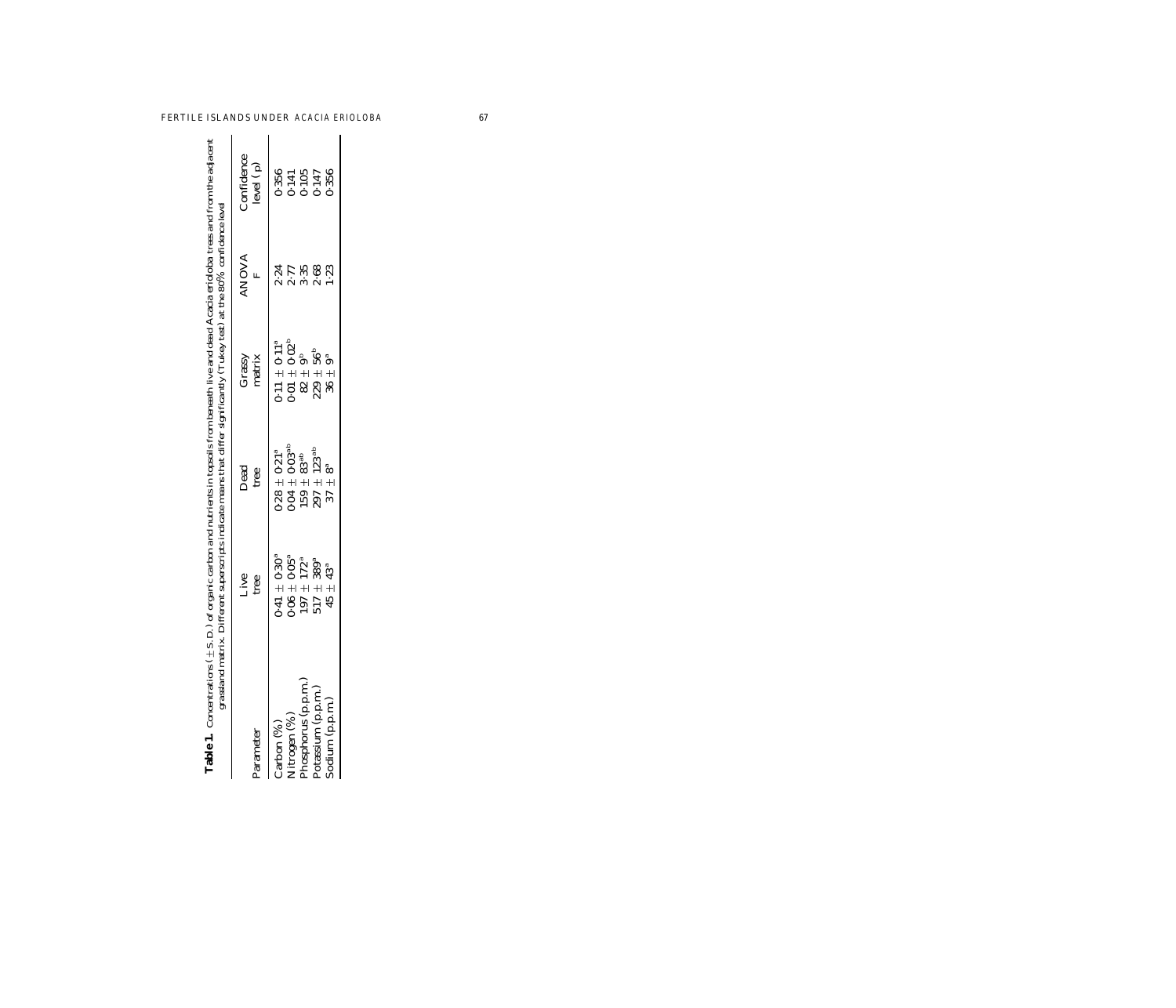| Table 2. Relative frequency (percentage of plots in which plant dispersal guild occurred), percentages of observed plants and average densities<br>(±S.D.) of plants per 20 m <sup>2</sup> plot, four plant dispersal guilds in open matrix |                 | and mature and dead trees |                        |                       |                          |
|---------------------------------------------------------------------------------------------------------------------------------------------------------------------------------------------------------------------------------------------|-----------------|---------------------------|------------------------|-----------------------|--------------------------|
| Dispersal guild                                                                                                                                                                                                                             | Matrix          | Sapling<br>tree           | Live<br>tree           | Dead<br>tree          | Guild total<br>all sites |
| Total plots<br>Total plants                                                                                                                                                                                                                 | 210<br>1013     | 129<br>183                | <b>153</b><br>687      | $rac{69}{264}$        | 561<br>2147              |
| Wind-dispersed                                                                                                                                                                                                                              |                 |                           |                        |                       |                          |
| % Frequency<br>$\%$ Plants                                                                                                                                                                                                                  | 89<br>86        | 43<br>58                  | $\overline{14}$<br>LC. | 12<br>$\overline{10}$ | $\overline{48}$<br>49    |
| Average density                                                                                                                                                                                                                             | $4.16 \pm 2.61$ | $0.83 + 1.25$             | $0.25 \pm 0.71$        | $0.46 \pm 1.80$       | $1.87 \pm 2.57$          |
| Autochorous                                                                                                                                                                                                                                 |                 |                           |                        |                       |                          |
| $\%$ Frequency $\%$ Plants                                                                                                                                                                                                                  | $\Box$          | ເດ<br>5                   | $\sim$<br>ທ            | $\infty$<br>∾         | ග<br>$\overline{r}$      |
| Average density                                                                                                                                                                                                                             | $0.51 \pm 1.37$ | $0.07 \pm 0.36$           | $0.09 \pm 0.53$        | $0.13 \pm 0.96$       | $0.25 \pm 0.98$          |
| Herbivore-dispersed                                                                                                                                                                                                                         |                 |                           |                        |                       |                          |
| % Frequency<br>$\%$ Plants                                                                                                                                                                                                                  | ທ               | $\overline{19}$<br>15     | 26<br>$\infty$         | 38<br>23              | $\overline{18}$          |
| Average density                                                                                                                                                                                                                             | $0.06 \pm 0.32$ | $0.21 \pm 0.40$           | $0.35 \pm 0.70$        | $0.87 \pm 1.39$       | $0.28 \pm 0.72$          |
| $r$ sed<br>Frugivore-disper                                                                                                                                                                                                                 |                 |                           |                        |                       |                          |
| % Frequency<br>% Plants                                                                                                                                                                                                                     | $\sim$<br>∞     | $\overline{17}$<br>22     | 84<br>$\overline{5}$   | 88                    | $rac{2}{3}$              |
| Average density                                                                                                                                                                                                                             | $0.08 \pm 0.27$ | $0.31 \pm 0.98$           | $3.79 \pm 3.68$        | $2.36 \pm 2.12$       | $1.43 \pm 2.66$          |

<span id="page-7-0"></span>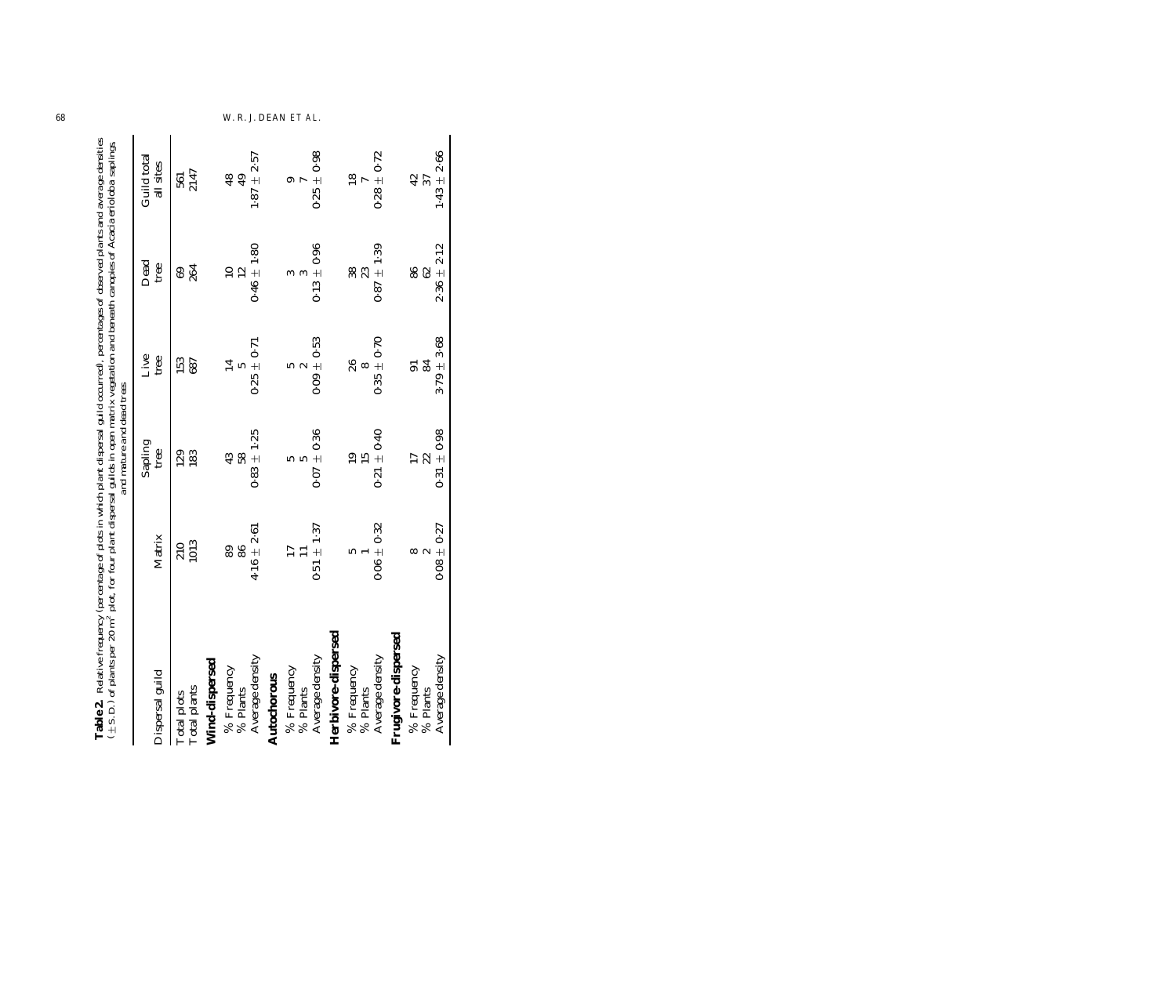<span id="page-8-0"></span>

**Figure 5.** Food guild composition of avian species and individuals (sightings) in *Acacia erioloba* saplings, and live and dead trees.

germination, and often directs dispersal to disturbed sites with limited herbaceous cover (Coe & Coe, 1987; Hoffman *et al.*, 1989; Barnes *et al.*, 1997). Ruminant dung tends to be clumped in places where the animals sleep, shelter, drink or maintain territories [\(Leistner,](#page-14-0) 1967; [Dean &](#page-13-0) Milton, 1991; [Milton](#page-14-0) *et al*., 1992; [Jackson](#page-14-0) *et al*., [1993\).](#page-14-0) Although such sites include the shade beneath tree canopies, which is unsuitable for the establishment of *Acacia* seedlings (Smith & Shackleton, 1988), open disturbed sites may provide ideal establishment sites, particularly in wet years, because they

| <b>Species</b>                                        | <b>Sapling</b><br>tree | Large<br>tree | Dead<br>tree |
|-------------------------------------------------------|------------------------|---------------|--------------|
| Sociable Weaver Philetairius socius                   |                        | 155           | 33           |
| Raptor (unidentified)                                 |                        |               |              |
| White-backed Vulture Gyps africanus                   |                        |               |              |
| Secretary Bird Sagittarius serpentarius (Miller)      |                        |               |              |
| Tree Rat Thallomys paedulcus (Sundevall)              |                        |               |              |
| Wattled Starling Creatophora cinerea                  | 33                     |               |              |
| White-browed Sparrow-weaver <i>Plocepasser mahali</i> |                        |               |              |
| Scaly-feathered Finch Sporopipes squamifrons          | 49                     |               |              |
| Masked Weaver Ploceus velatus                         |                        |               |              |

**Table 3.** *Nests of birds and small mammals in* Acacia erioloba *trees at three stages of development between Nossob Rest Camp and Twee Rivieren on 10*]*11 March 1994 (species arranged by nest size)*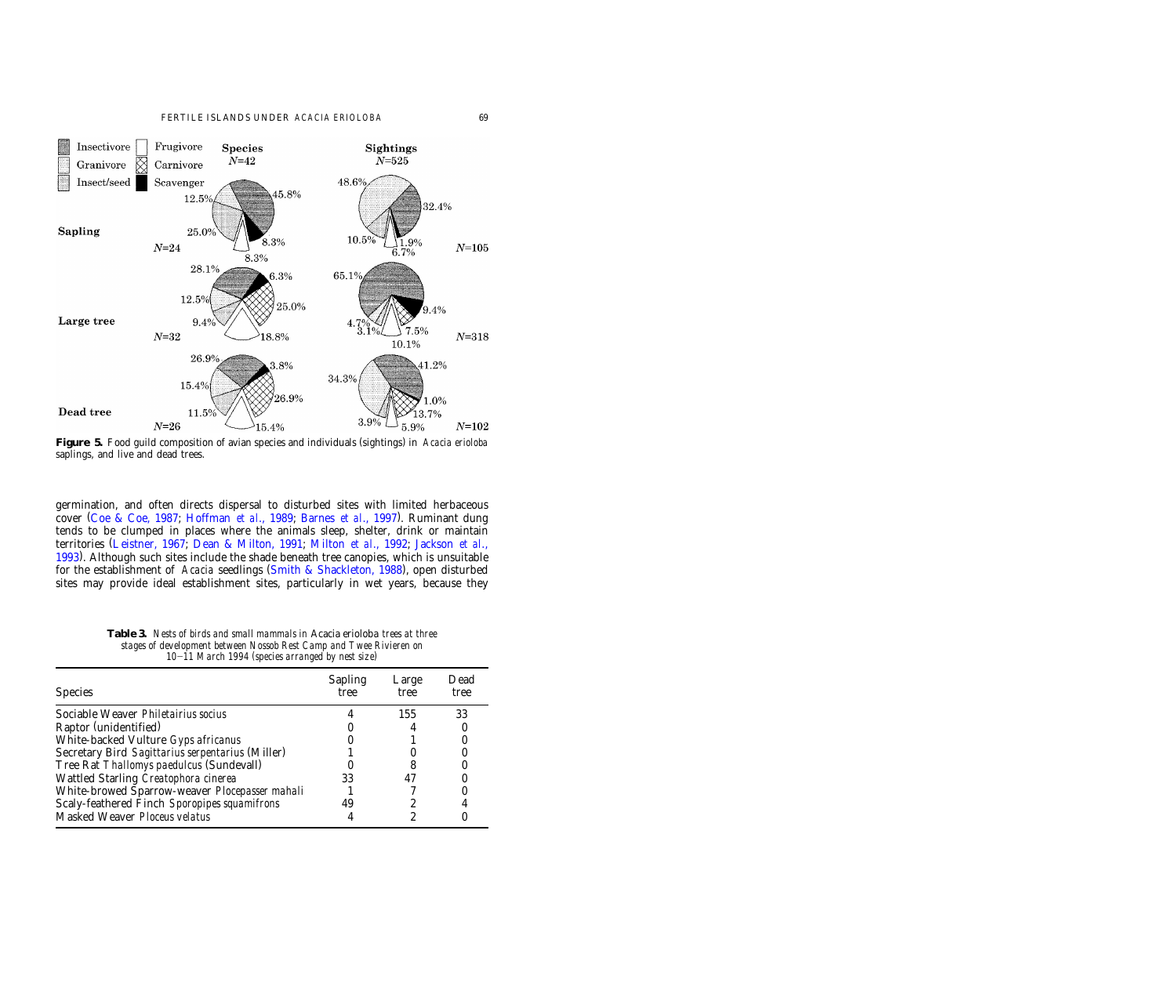<span id="page-9-0"></span>

| <b>Species</b>                                                                                                                                                                                                                    | Number seen<br>in 5 days  |
|-----------------------------------------------------------------------------------------------------------------------------------------------------------------------------------------------------------------------------------|---------------------------|
| <b>Birds</b>                                                                                                                                                                                                                      |                           |
| Ostrich <i>Struthio camelus</i> Linnaeus<br>Secretary Bird Sagittarius serpentarius<br>Crowned Plover Vanellus coronatus (Boddaert)<br>Kori Bustard Ardeotis kori (Burchell)                                                      | 1<br>2<br>2<br>>10        |
| Mammalian herbivores                                                                                                                                                                                                              |                           |
| Gemsbok Oryx gazella (Linnaeus)<br>Blue Wildebeest Connochaetes taurinus (Burchell)<br>Red Hartebeest Alcephalus bucelaphus (Pallas)<br>Springbok Antidorcas marsupialis (Zimmerman)<br>Steenbok Raphicerus campestris (Thunberg) | > 50<br>> 50<br>6<br>>100 |
| Mammalian carnivores and omnivores                                                                                                                                                                                                |                           |
| Leopard Panthera pardus (Linnaeus)<br>Lion Panthera leo (Linnaeus)<br>Bar-eared Fox Otocyon megalotis (Desmarest)<br>Black-backed Jackal Canis mesomelas Schreber                                                                 | 8<br>>10<br>5             |

**Table 4.** *Animals seen resting in the shade of live* Acacia erioloba *trees during February 1993 and March 1994*

provide refuges from herbaceous competitors and fires that occasionally sweep through the Kalahari Gemsbok National Park (van der Walt & le Riche, 1984).

*Acacis erioloba* trees take about 20 years to reach 7 m in height [\(](#page-10-0)Fig. 6: Step 2), another 15–20 years to develop the typical spreading canopy [\(](#page-10-0)Fig. 6: Step 3), and can attain a height of 12 m and live to 300 years (Barnes *et al.*, 1997). Microclimate beneath the canopies of large savanna trees differs from that of unshaded sites. Shade reduces soil temperatures and evaporation so that soil moisture levels remain higher beneath canopies for most of the wet and dry season in surrounding grassland [\(Belsky](#page-13-0) *et al*., [1989,](#page-13-0) 1993; Belsky & [Canham,](#page-13-0) 1994). Shading changes vegetation composition by reducing the survival of plants typical of open habitats, and improving the survival of shade-tolerant species [\(Kennard](#page-14-0) & Walker, 1973; Smith & [Goodman,](#page-14-0) 1986; [Manders](#page-14-0) and [Richardson,](#page-14-0) 1992).

Our data supports the notion that large trees also elevate plant nutrient concentrations beneath their canopies. Nutrient enrichment, reduced soil bulk densities and improved water infiltration rates have been reported from beneath large savanna trees elsewhere in Africa [\(Belsky](#page-13-0) *et al*., 1989, 1993; [Griffioen &](#page-13-0) O'Connor, 1990; Roos & [Alsopp,](#page-14-0) [1997\)](#page-14-0). Although trees may act as pumps which bring nutrients from deep soil layers and distribute it on the surface in the form of litter (Campbell *et al.*, 1988), or accumulate nutrients through persistence  $(Kellmann, 1979)$ , we suggest that much of the nutrient enrichment of soils beneath trees is the result of animal activity [\(Fig.](#page-10-0) 6: Step 3) that is concentrated in and around large trees in open savannas. Just as the use of Kalahari water points by cattle increases the base status of topsoil [\(Perkins](#page-14-0)  $\&$ [Thomas,](#page-14-0) 1993), so soils beneath old trees are enriched by fallen nests, bird droppings and dung deposition by resting antelope, and subcanopy soils are enriched by the remains of prey regurgitated or discarded beneath trees by vultures, raptors, owls, Leopard *Panthera pardus* and Lion *P*. *leo* [\(Dean,](#page-13-0) 1975; [Dean &](#page-13-0) Milton, 1988; [Skinner](#page-14-0) & [Smithers,](#page-14-0) 1990). Isolated trees attract animals, and greater isolation of trees, as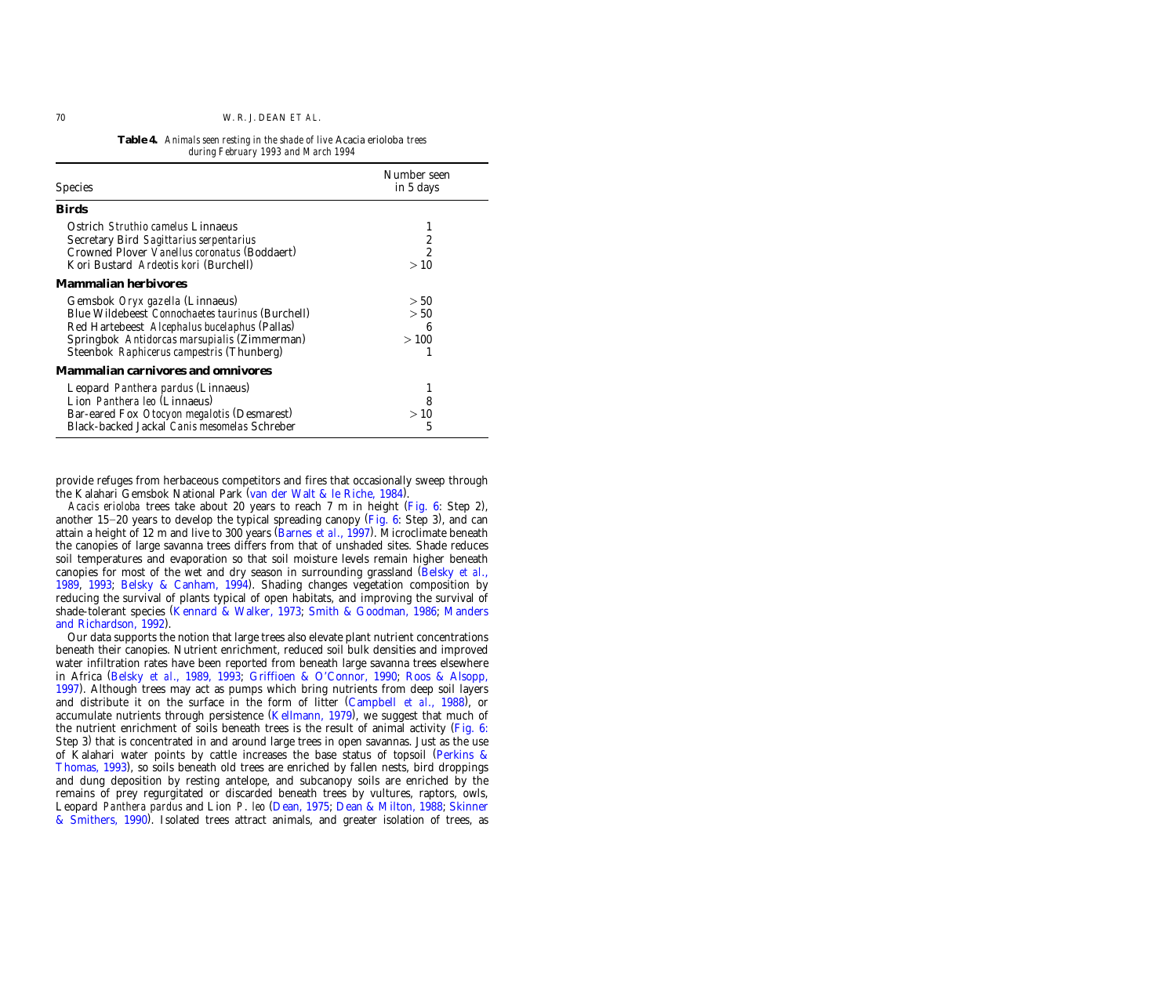<span id="page-10-0"></span>

**Figure 6.** *Acacia erioloba* and the patch dynamics of subcanopy plant assemblages. (1) An *Acacia* seedling establishes in a small disturbance among wind-dispersed grasses and shrubs on the nutrient-poor sand; (2) *Acacia* (A) grows, excluding species of open habitat, attracting birds and accumulating nutrients; (3) frugivore-dispersed species (F) or an *Acacia* sapling (As) become established as nutrient accumulation is enhanced by mammals and the nutrient rain from bird nests; (4) *Acacia* dies, radiation increases, animal activity decreases, and there is a net export of nutrients in the form of leaves, fruits and soil leachate. Fruiting shrubs (e.g. *Boscia*) that outlive the *Acacia* are eventually replaced by matrix vegetation.

shown by [Maclean](#page-14-0) (1973) for Sociable Weavers, may be associated with greater intensity of tree utilization.

Directed dispersal may be an essential process for ensuring that the seeds of relatively small populations of fleshy-fruited shrubs reach scattered sites that are suitable for their germination and survival. Our study suggests that potential dispersers to subcanopy sites in the Kalahari include mammals that use the shade, and frugivorous birds that perch or nest preferentially on large trees ( $Fig 6: Step 3$ ). Humans, antelope, Black-backed Jackal *Canis mesomelas* and Bat-eared Fox all eat fruit, disperse viable seeds and are very mobile [\(](#page-13-0)Bothma, 1966; Leistner, 1967; Nel, 1978). The nitrophilous annuals ( ) *Setaria verticillata*, *Amaranthus*, *Chenopodium*, *Cleome* spp. that colonize subcanopy islands in the Kalahari all have barbed or typically herbivore-dispersed seeds and are probably moved to these sites by antelope and other mammals that rest in the shade  $(L$ eistner, 1996).

Plants that bear fleshy fruits were more abundant beneath large living *A*. *erioloba* trees than in other sites [\(](#page-14-0)Leistner, 1996; this study), a pattern predicted from the association of frugivore-dispersed plants with base-rich soils in Australia and South Africa (Milewski, 1982; Hughes *et al.*, 1993). The vegetation that develops on base-rich African termitaria within nutrient-poor ecosystems is similarly dominated by fleshyfruited trees and palatable grasses [\(Bews,](#page-13-0) 1917; [Tinley,](#page-15-0) 1973; [Coetzee](#page-13-0) *et al*., 1976;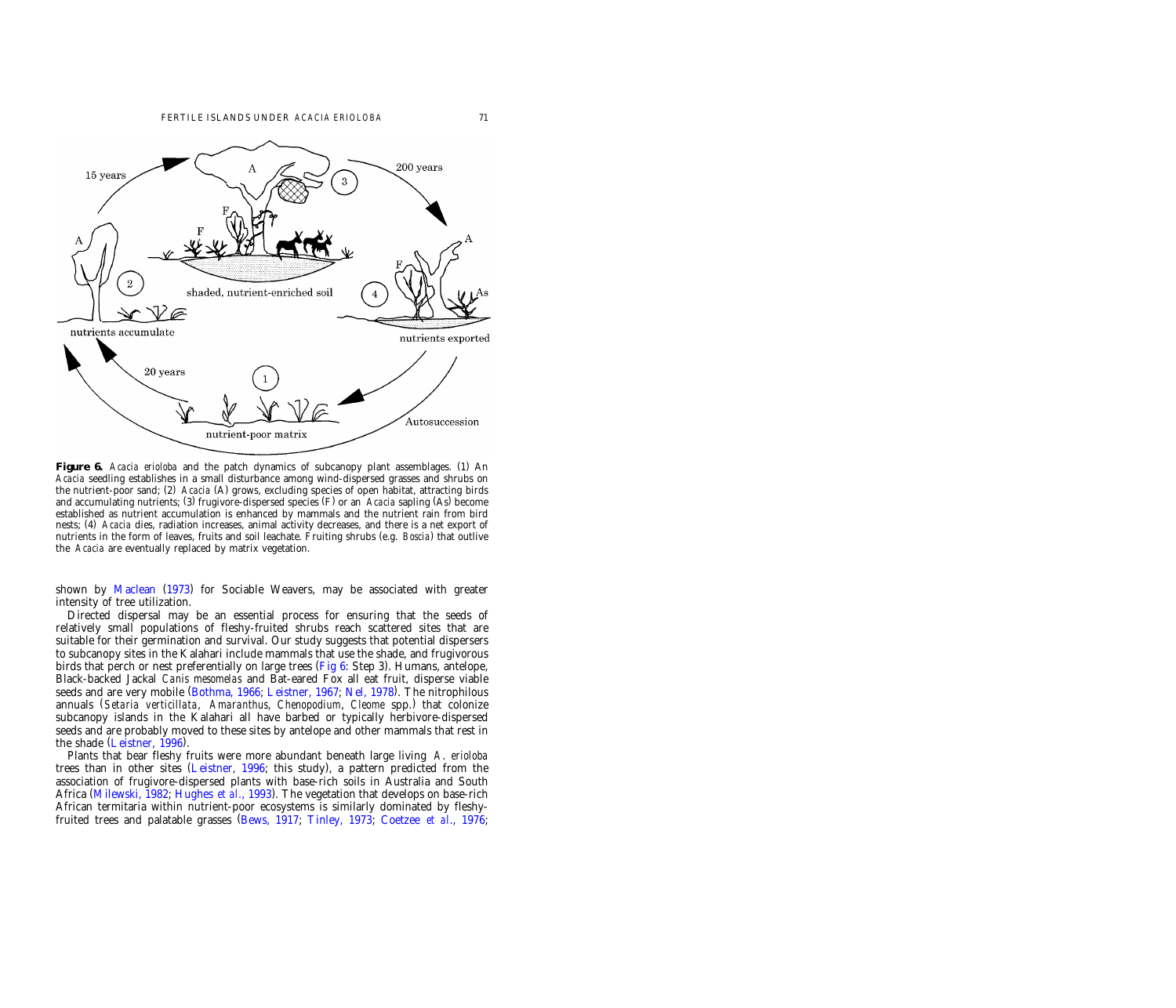Griffioen & [O'Connor,](#page-13-0) 1990). It may therefore be hypothesized that in oligotrophic landscapes fleshy-fruited plants would be limited to relatively fertile sites.

Plants growing on nutrient-rich soils are often more productive or nutritious than plants in surrounding habitats [\(Leistner,](#page-14-0) 1967; [Scholes,](#page-14-0) 1990; [Huntly,](#page-14-0) 1991; [Belsky](#page-13-0) *et al*., [1993\)](#page-13-0). Productive, nutritious plants would tend to attract herbivorous animals to patches near trees, reinforcing nutrient enrichment in these sites (Scholes, 1990). The combination of shade, nutrient enrichment and disturbance that occurs beneath isolated trees reduces the frequency of species common in open habitats but favours plant assemblages dominated by nitrophilous annuals and fleshy-fruited perennials [\(Story,](#page-15-0) [1952;](#page-15-0) [Leistner,](#page-14-0) 1967; Smith & [Goodman,](#page-14-0) 1986; [Griffioen &](#page-13-0) O'Connor, 1990; [Dean](#page-13-0) & [Milton,](#page-13-0) 1991; Manders & [Richardson,](#page-14-0) 1992; [Leistner,](#page-14-0) 1996).

Following the death of a tree [\(](#page-10-0)Fig. 6: Step 4), either through senescence or fire [\(van](#page-15-0) der Walt & le [Riche,](#page-15-0) 1984; [Skarpe,](#page-14-0) 1991*a*), there is a rapid change in radiation intensity and soil temperature (Belsky & Canham, 1994). Leaching of salts, Ca, Mg, K and Na occurs early in the decay process (Muoghalu *et al.*, 1994), and since fewer birds nest and roost in dead trees and large mammals do not use dead trees for shelter from the sun, there is a net export of nutrients from the patch through removal of leaves and fruit. Fleshy-fruited shrubs, particularly *Boscia albitrunca* and *Grewia* spp. in the Kalahari [\(](#page-14-0)Leistner, 1996; this study), and *Zizyphus* sp. in mesic savannas [\(Barnes](#page-13-0) *et al*., [1997\)](#page-13-0) apparently persist long after the host *Acacia* tree has disintegrated. However, because they are low, compact, smooth-stemmed and do not produce pods, these species do not appear to attract as many birds and mammals as do *Acacia* trees. We therefore expect that the patches occupied by fleshy-fruited trees will return to matrix-type vegetation as the nutrients in the patch are expanded [\(](#page-10-0)Fig. 6: Step 4). Our data supported [Skarpe's](#page-14-0) (1991*a*) observation that *A. erioloba* saplings seldom establish beneath conspecifics. However, where this does occur, the nutrient-enriched patch is expected to persist until the dying *Acacia* tree is replaced by a fleshy-fruited tree [\(Fig.](#page-10-0) [6:](#page-10-0) alternative pathway .) The dynamics are comparable with the replacement of *Acacia* spp. by *Opuntia* spp. in the Chihuahuan Desert of Mexico (Yeaton & [Manzanares,](#page-15-0) [1986\)](#page-15-0) except that the fleshy-fruited plants of African subcanopy islands do not appear to cause the deaths of their *Acacia* hosts, but merely outlive and succeed them.

## *Trees and biodiversity*

Large *A*. *erioloba* trees and their shrub islands provide resources and services that are scarce in the Kalahari. These include shade, shelter, nest sites, observation posts for raptorial birds, and specialized food or prey items. For example, large isolated trees provide shade and shelter for herds of antelope such as Eland *Taurotragus oryx* and Gemsbok (Eloff, 1959), canids and large ground-foraging birds (this study), while also providing an unrestricted view of the surrounding area. Leopards need large, rather than small trees to rest in during the day and to hang their prey out of reach of scavengers (Skinner & Smithers, 1990). Our observations support [Maclean's](#page-14-0)  $(1970)$ conclusions that owls, raptors and vultures use large, rather than small *A*. *erioloba* trees for perch-hunting, roosting or nesting. Large senescent trees provide the natural cavities for hole-nesting birds and mammals (Leistner, 1967; Maclean, 1970) and the fissured bark used for foraging and sheltering by the Striped Skink *Mabuya striata* (Fitzsimons & Brain, 1958) and other lizards. Only mature *Acacia erioloba* trees, and exceptionally large individuals of *Boscia albitrunca* and *Acacia haematoxylon*, are robust enough to support the exceptionally large communal nests of the southern African endemic Sociable Weaver (Maclean, 1973, 1993). Trees which harbour weaver nests also provide food and shelter to commensals of the weaver, including Pygmy Falcons *Polihierax semitorquatus*, Barn Owls *Tyto alba*, Giant Eagle Owls *Bubo lacteus*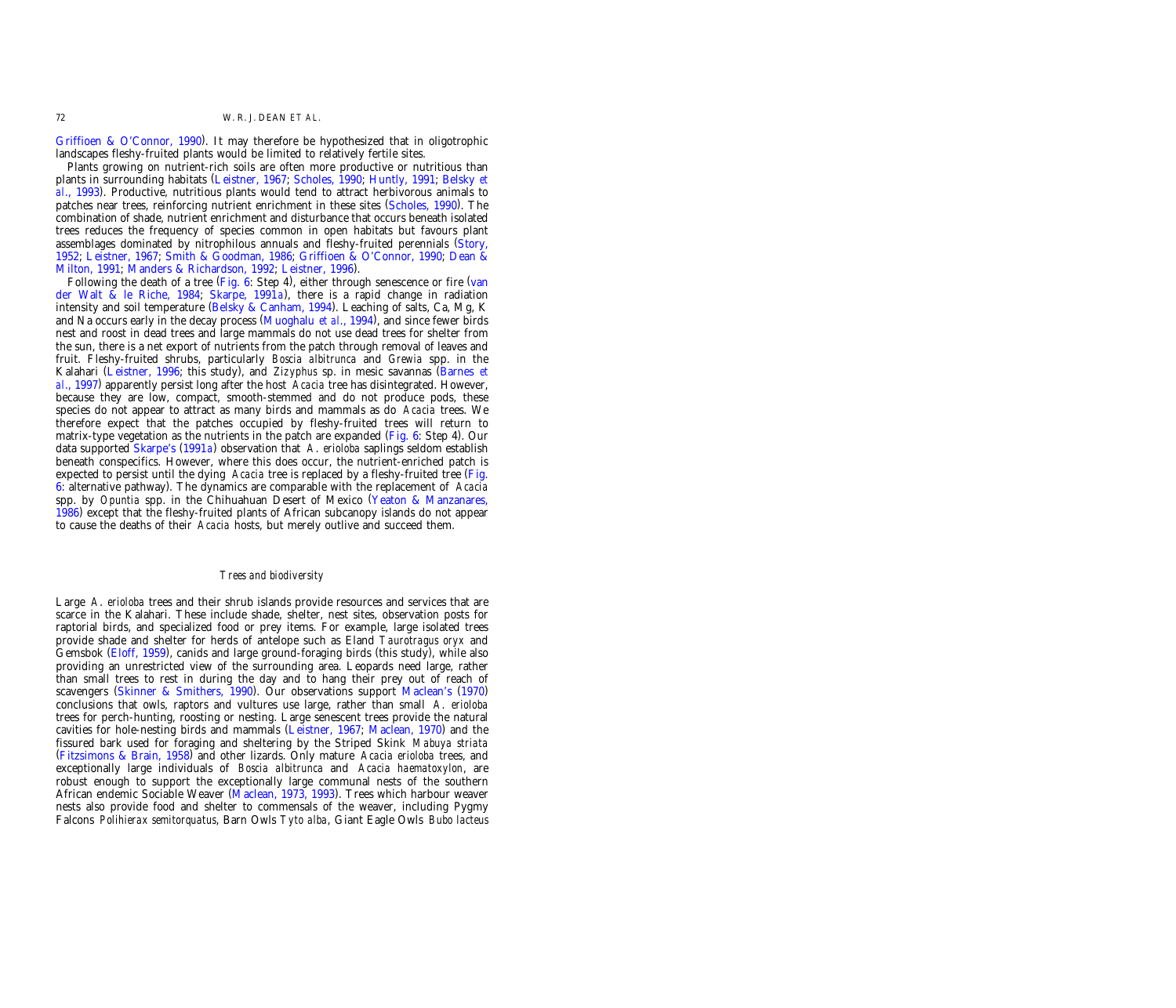and Redheaded Finch *Amadina erythrocephala* that breed in or on top of their nests (Maclean, 1973, 1993), and predators such as snakes (*Naja* spp.) and the Honey Badger *Mellivora capensis* which prey on eggs, young and adult birds.

In the cold dry winter, when other protein-rich foods are scarce, *A*. *erioloba* pods ripen and fall to the ground (van Wyk *et al.*, 1985) providing a major food supplement for Gemsbok, Eland, Karoo Rat *Parotomys brantsii*, Tree Rat and Striped Mouse *Rhabdomys pumilio* [\(](#page-13-0)Eloff, 1959; Leistner, 1967). The Kalahari sandveld is notably depauperate in frugivorous birds (Maclean, 1970), as are other vegetation types on sandy soils in southern Africa (Brooke, 1992). However six fruit-and-insect feeding species are resident in the area and the frugivorous Pied Barbet *Tricholaema leucomelas* and Red-eyed Bulbul *Pycnonotus nigricans* move into the area after rain [\(Maclean,](#page-14-0) [1970\),](#page-14-0) presumably to feed on *Grewia* spp., *Lycium* spp. and other fruits that grow beneath *Acacia* trees.

## *Effects of land use on tree population structure and animal communities*

Our data indicate that *Acacia erioloba* trees increase biodiversity because they structure the habitat vertically and horizontally, and generate resource-rich islands in an impoverished sand sea. Large isolated trees in arid and semi-arid regions of the world likewise generate habitat diversity (Roos & Allsopp, 1997), thereby maintaining species richness [\(](#page-14-0)Pianka & Huey, 1971; Archer *et al.*, 1988; Belsky & Canham, 1994). Such trees, and the species-rich 'green islands' associated with them, allow frugivorous, nectarivorous and tree-nesting birds to colonize and persist in deserts [\(Ward &](#page-15-0) Rohner, [1997\)](#page-15-0). However, the effect that trees have on the spatial pattern of plant and animal assemblages depends on the spacing and size of trees (Smith & [Goodman,](#page-14-0) 1986; [Archer](#page-13-0) *et al*., [1988;](#page-13-0) [Skarpe,](#page-14-0) 1991*a*), and on processes that lead to development of distinct assemblages beneath the trees (Belsky *et al.*, 1993).

Bush encroachment is a well-known phenomenon in overgrazed savannas worldwide  $(Skarpe, 1991b)$ , and appears to be the result of efficient seed dispersal by cattle (Tietema *et al.*, 1991) and improved tree seedling establishment in the absence of grass and fire (Bond & van [Wilgen,](#page-13-0) 1996). High densities (5000–15,000 ha<sup>-1</sup>) of *A. erioloba* and *A*. *mellifera* saplings establish in the Kalahari where intensive grazing by cattle has reduced the ability of grasses to compete for light and water (Skarpe, 1991*a*). On Kalahari cattle ranches, both bush encroachment and the removal of woody species by aerial application of herbicides [\(](#page-14-0)Moore *et al.*, 1985) are likely to change the pattern (Skarpe, 1991*a*) and dynamics of this ecosystem. It is likely that large birds, frugivores and habitat-specific plants will be lost once scattered trees are replaced by uniform grassland or thicket.

## **Conclusion**

Our study supports our hypotheses that: (1) subcanopy soils beneath the leguminous tree *Acacia erioloba* are nutrient enriched; (2) subcanopy sites are colonized primarily by plants with animal-dispersed fruits; and (3) soil fertility, and bird and plant assemblages vary with the developmental stage of the tree. It is therefore apparent that large and small trees do not play identical roles in maintaining biodiversity in an arid savanna. Large individual trees are disproportionately important in providing shade, shelter and resting places. Tree species conservation is not the only issue for the conservation of biodiversity. It is clearly important to manage the population structure of a key tree species so as to maintain its role in generating spatial heterogeneity. The character of an arid savanna depends on such patchiness (nutrient-rich shaded islands)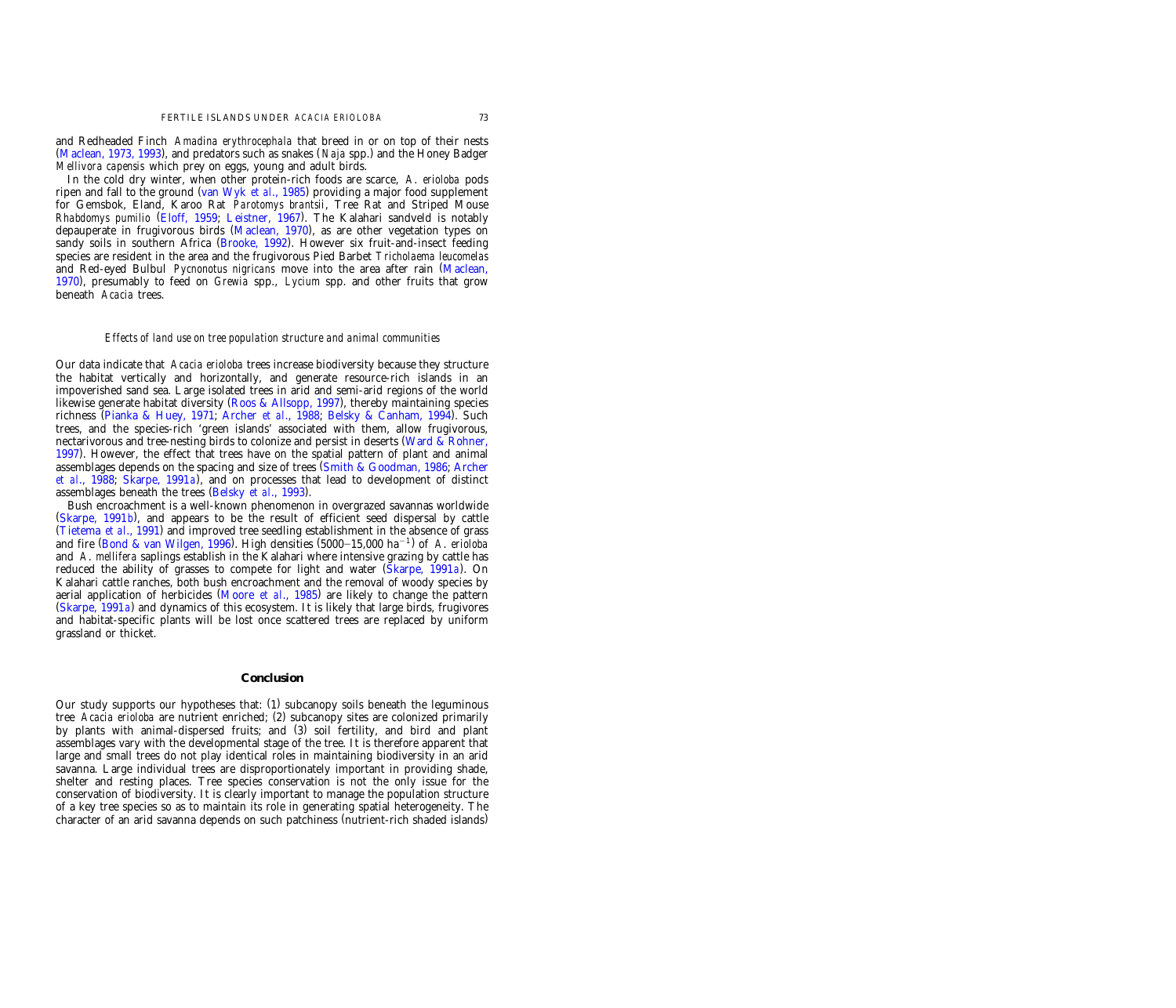<span id="page-13-0"></span>which increases biodiversity in an otherwise exposed and oligotrophic system. In this respect, the continued existence of such protected areas as the South African Kalahari Gemsbok National Park, and the contiguous Gemsbok National Park in Botswana are important, not only for the maintenance of biodiversity, but also for the preservations of key processes and the essential attributes of arid savanna.

We thank the National Parks Board of South Africa for permission to work in the Kalahari National Park. Financial support was provided by the Department of Environment and Tourism, the Foundation for Research Development, Pretoria, WWF South Africa and the University of Cape Town. Soil analyses were carried out at the Elsenburg Laboratory of the Department of Agricultural Development. We are grateful to Roy Siegfried, Carl Vernon and Christian Wissel for their encouragement and constructive criticism of a first draft of this paper.

# **References**

- Archer, S., Scifres, C., Bassham, C.R. & Maggio, R. (1988). Autogenic succession in a subtropical savanna: conversion of grassland to thorn woodland. *Ecological Monography*, **58**:  $111 - 127.$
- Arnold, T.H. & de Wet, B.C. (1993). *Plants of Southern Africa: names and distribution*. Pretoria: National Botanical Institute. 825 pp.
- Barnes, R.D., Fagg, C.W. & Milton, S.J. (1997). *Acacia erioloba*. Monograph and annotated bibliography. Tropical Forestry Papers No. 35. Oxford: Oxford Forestry Institute. 66 pp.
- Belsky, A.J. & Canham, C.D. (1994). Forest gaps and isolated forest trees. *BioScience*, 44: 77–84.
- Belsky, A.J., Amundson, R.G., Duxbury, J.M., Riha, S.J., Ali, A.R. & Mwonga, S.M. (1989). The effects of trees on their physical, chemical and biological environments in a semi-arid savanna in Kenya. *Journal of Applied Ecology*, 26: 1005-1024.
- Belsky, A.J., Mwonga, S.M., Amundson, R.G., Duxbury, J.M. & Ali, A.R. (1993). Comparative effects of isolated trees on their undercanopy environments in high- and low-rainfall savannas. *Journal of Applied Ecology*, 30: 143-155.
- Bews, J.W. (1917). The plant succession in the thornveld. *South African Journal of Science*, 14:  $153 - 172.$
- Bond, W.J. & van Wilgen, B.W. (1996). *Fire and Plants*. London: Chapman & Hall. 263 pp.
- Bothma, J. du P. (1966). Notes on the stomach contents of certain carnivora (Mammalia) from the Kalahari Gemsbok Park. *Koedoe*, 9: 37-40.
- Brooke, R.K. (1992). The bird community of Tamarix-clad drainages, northwestern Karoo, Cape Province. *Ostrich*, 63: 42-43.
- Campbell, B.M., Swift, M.J., Hatton, J. & Frost, P.G.H. (1988). Small-scale vegetation pattern and nutrient cycling in Miombo woodland. In: Verhoeven, J.T.A., Heil, G.W. & Werger, M.J.A. (Eds), *Vegetation Structure in Relation to Carbon and Nutrient Economy*, pp. 69–85. Champaign, IL: Balogh Scientific Books. 198 pp.
- Coe, M. & Coe, C. (1987). Large herbivores, acacia trees and bruchid beetles. South African *Journal of Science*, 83: 624-635.
- Coetzee, B.J., van der Meulen, F., Swanziger, S., Gonsalves, P. & Weisser, P.J. (1976). A phytosociological classification of the Nylsvley Nature Reserve. *Bothalia*, 12: 137-160.
- Dean, W.R.J. (1975). Tyto alba prey in South West Africa and the northern Cape. *Zoologica Africana*, 10: 217-219.
- Dean, W.R.J. & Milton, S.J. (1988). Dispersal of seeds by raptors. African Journal of Ecology, 26: 173-176.
- Dean, W.R.J. & Milton, S.J. (1991). Patch disturbances in arid grassy dunes: antelope, rodents and annual plants. *Journal of Arid Environments*, 20: 231-237.
- Eloff, F.C. (1959). Observations on the migration and habits of the antelopes of the Kalahari Gemsbok Park. Parts 1 & 2. *Koedoe*, 2: 1-51.
- Fitzsimons, V. & Brain, C.K. (1958). A short account of the reptiles of the Kalahari Gemsbok National Park. *Koedoe*, 1: 99-104.
- Griffioen, C. & O'Connor, T.G.  $(1990)$ . The influence of trees and termite mounds on the soils and herbaceous composition of a savanna grassland. *South African Journal of Ecology*, **1**:  $18 - 26.$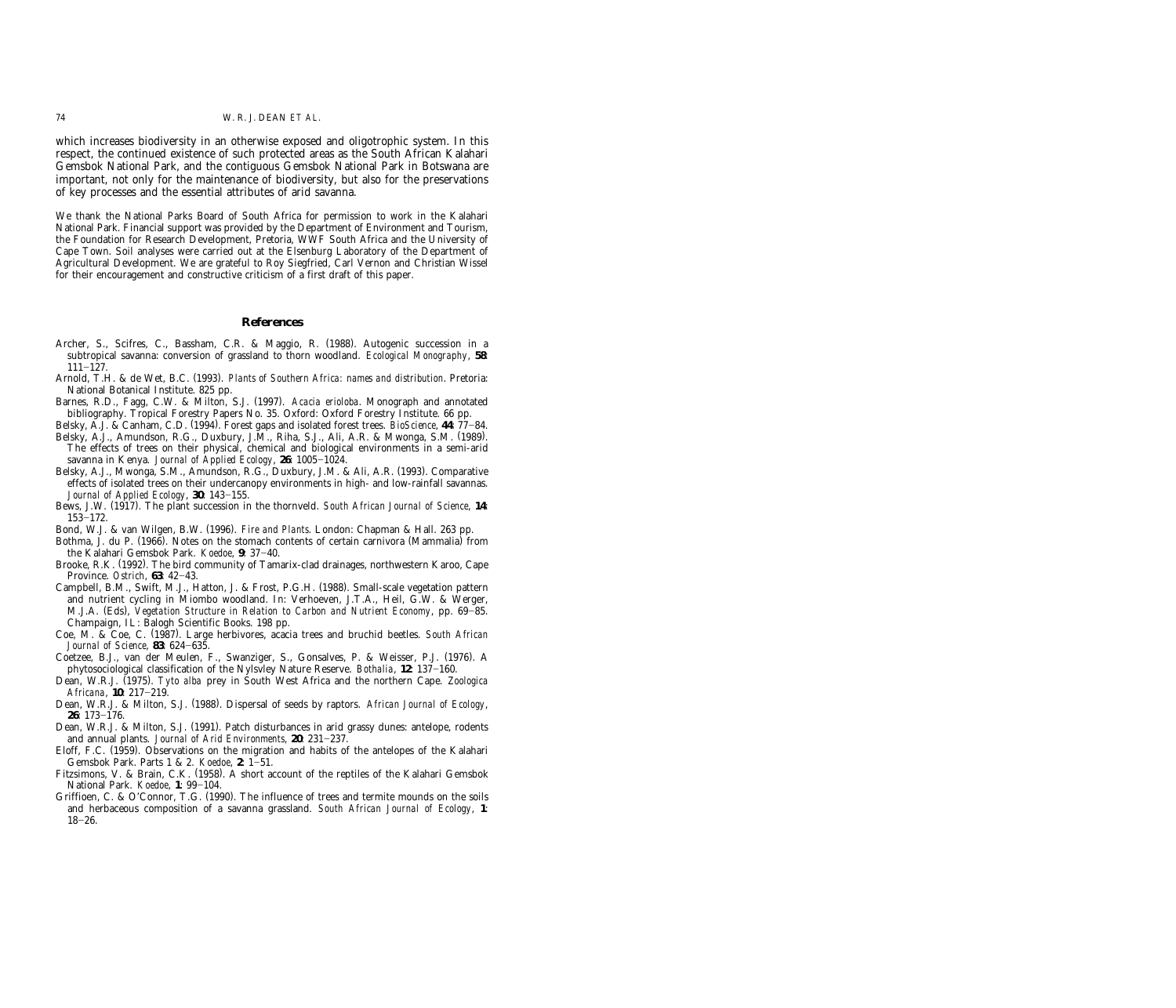- <span id="page-14-0"></span>Hoffman, M.T., Cowling, R.M., Douie, C. & Pierce, S.M. (1989). Seed predation and germination of *Acacia erioloba* in the Kuiseb River Valley, Namib Desert. *South African Journal of Botany*, 55: 103-106.
- Hughes, L., Westoby, M. & Johnson, A.D. (1993). Nutrient costs of vertebrate- and ant-dispersed fruits. *Functional Ecology*, 7: 54–62.
- Huntly, N. (1991). Herbivores and the dynamics of communities and ecosystems. Annual Review *of Ecology and Systematics*, 22: 477-504.
- Jackson, T.P., Skinner, J.D. & Richardson, P.R.K. (1993). Some costs of maintaining a perennial territory in springbok, *Antidorcas marsupialis. African Journal of Ecology*, 31: 242–254.
- Janzen, D.H. (1984). Dispersal of small seeds by big herbivores: foliage is the fruit. *American Naturalist*, 123: 338–353.
- Kellmann, M. (1979). Soil enrichment by neotropical savanna trees. Journal of Ecology, 67:  $565 - 577.$
- Kennard, D.G. & Walker, B.H. (1973). Relationships between tree canopy cover and *Panicum maximum* in the vicinity of Fort Victoria. *Rhodesian Journal of Agricultural Research*, **11**:  $145 - 153$ .
- Leistner, O.A. (1961). On the dispersal of *Acacia giraffae* by game. *Koedoe*, 4: 101-104.
- Leistner, O.A. (1967). The plant ecology of the southern Kalahari. *Memoirs of the Botanical Survey of South Africa*, 38: 1-172.
- Leistner, O.A. (1996). The subcanopy flora in the dynamics of the Kalahari Thornveld. In: van der Maesen, L.J.E., van der Burgt, X.M. & van Medenbach de Rooy, J.M. (Eds), *The Biodiversity of African Plants*, pp. 163-179. Dordrecht: Kluwer Academic Publishers. 880 pp.
- Maclean, G.L. (1970). An analysis of the avifauna of the southern Kalahari Gemsbok National Park. *Zoologica Africana*, 5: 249-273.
- Maclean, G.L. (1973). The sociable weaver. Parts 1-5. *Ostrich*, 44: 176-261.
- Maclean, G.L. (1993). *Roberts' Birds of Southern Africa* (6th Edn). Cape Town: John Voelcker Bird Book Fund. 871 pp.
- Manders, P.T. & Richardson, D.M. (1992). Colonization of Cape fynbos communities by forest species. *Forest Ecological Management*, 48: 277-293.
- Milewski, A.V. (1982). The occurrence of seeds and fruits taken by ants versus birds in mediterranean Australia and southern Africa, in relation to the availability of soil potassium. *Journal of Biogeography*, 9: 505-516.
- Milton, S.J., Dean, W.R.J. & Marincowitz, C.P. (1992). Preferential utilization of pans by springbok (Antidorcas marsupialis). *Journal of the Grassland Society of Southern Africa*, 55:  $259 - 266.$
- Moore, A., van Niekerk, J.P., Knight, I.W. & Wessels, H. (1985). The effects of tebuthiuron on the vegetation of the thorn bushveld of the northern Cape: a preliminary report. *Journal of the Grassland Society of Southern Africa, 2: 7-10.*
- Muoghalu, J.I., Adeleye, O.M. & Balogun, R.T. (1994). Litter decomposition and inorganic element dynamics in a secondary rainforest. African Journal of Ecology, 32: 208-221.
- Nel, J.A.J. (1978). Notes on the food and foraging behaviour of the bat-eared fox, *Otocyon megalotis. Bulletin of the Carnegie Museum of Natural History, 6: 132-136.*
- Perkins, J.S. & Thomas, D.S.G. (1993). Environmental responses and sensitivity to permanent cattle ranching, semi-arid western central Botswana. In: Thomas, D.S.G. & Allison, R.J. (Eds), *Landscape Sensitivity*, pp. 273–286. London: John Wiley & Sons. 362 pp.
- Pianka, E.R. & Huey, R.B. (1971). Bird species density in the Kalahari and the Australian deserts. *Koedoe*, 14: 123-129.
- Roos, P.C. & Allsopp, N. (1997). Soil nutrient ecology associated with *Acacia sieberana* at different tree densities in a South African savanna. *African Journal of Range & Forage Science*, 14: 39-44.
- Scholes, R.J. (1990). The influence of soil fertility on the ecology of southern African dry savannas. *Journal of Biogeography*, 17: 415-419.
- Skarpe, C. (1991 *a*). Spatial patterns and dynamics of woody vegetation in an arid savanna. *Journal of Vegetation Science*, 2: 565-572.
- Skarpe, C. (1991*b*). Impact of grazing in savanna ecosystems. *Ambio*, 20: 351–356.
- Skinner, J.D. & Smithers, R.H.N. (1990). The Mammals of the Southern African Subregion (2nd Edn). Pretoria: University of Pretoria. 769 pp.
- Smith, T.M. & Goodman, P.S. (1986). The effect of competition on the structure and dynamics of *Acacia* savannas in southern Africa. *Journal of Ecology*, 74: 1031-1044.
- Smith, T.M. & Shackleton, S.E. (1988). The effects of shading on the establishment and growth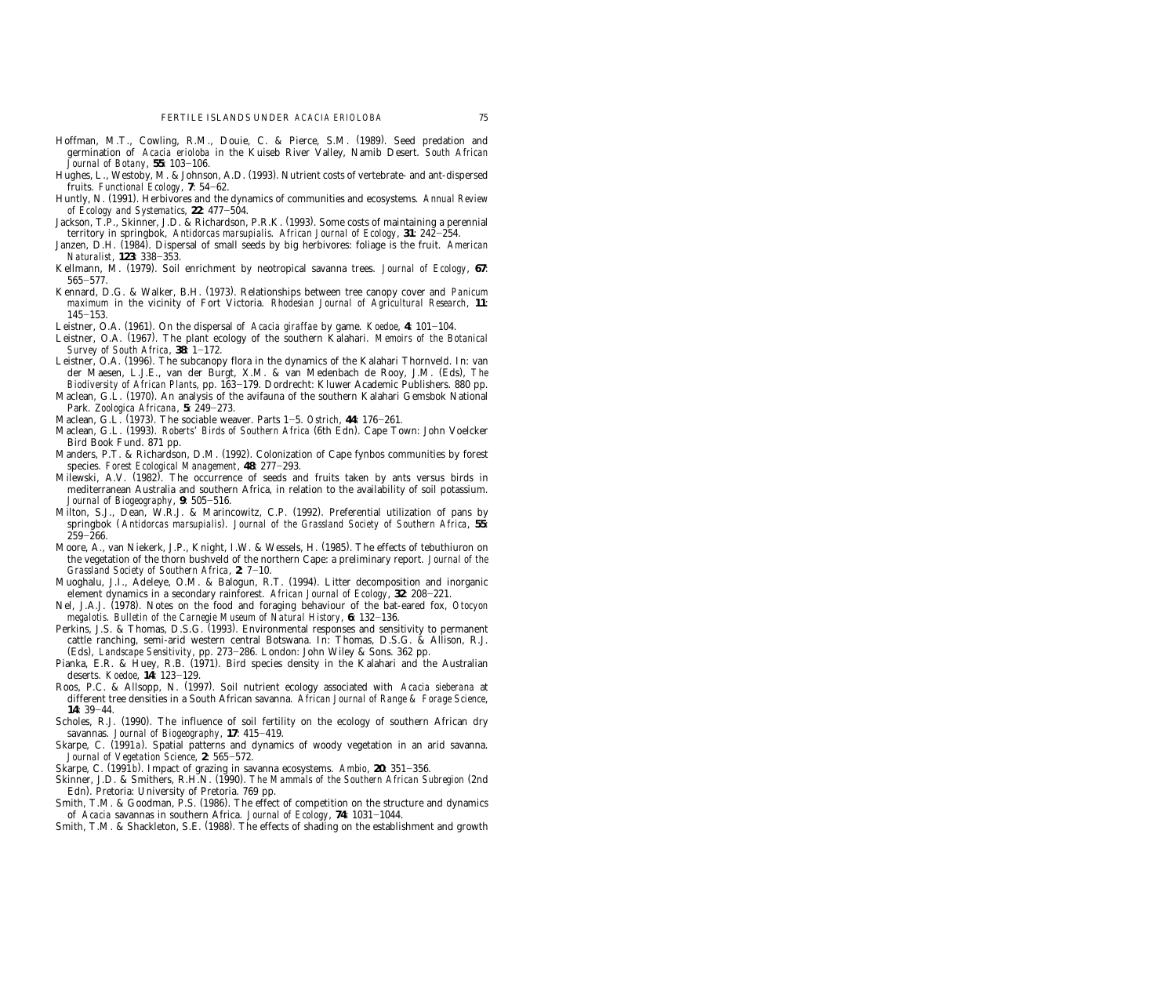of *Acacia tortilis* seedlings. *South African Journal of Botany*, 54: 375–379.

- <span id="page-15-0"></span>Story, R. (1952). A botanical survey of the Keiskammahoek district. *Memoirs of the Botanical Survey of South Africa*, 27: 1-184.
- Tietema, T., Tolsma, D.J., Veenendaal, E.M. & Schroten, J. (1991). Plant responses to human activities in the tropical savanna ecosystem of Botswana. In: Rozema, J. & Verkleij, J.A.C. (Eds), *Ecological Responses to Environmental Stresses*, pp. 262-276. The Hague: Kluwer Academic Press. 336 pp.
- Tinley, K.L. (1973). An Ecological Reconnaissance of the Moremi Wildlife Reserve, Botswana. Johannesburg: Okovango Wildlife Society. 146 pp.
- van der Walt, P.T. & le Riche, E.A.N. (1984). The influence of fire on an *Acacia erioloba* community in the Kalahari Gemsbok National Park. *Koedoe*, 27 (Suppl.): 103–106.
- van Rooyen, T.H. (1984). The soils of the Kalahari Gemsbok National Park. Koedoe, 27  $(Suppl.): 45–61.$
- van Wyk, A.J., Opperman, D.P.J. & Kok, O.B.  $(1985)$ . Availability, quality and utilization of the riverine vegetation of the lower Kuiseb and canyon area. In: Huntley, B.J. (Ed.), *The Kuiseb Environment: the development of a monitoring baseline. South African National Scientific Programmes Report*, 106: 107-112.
- Ward, D. & Rohner, C. (1997). Anthropogenic causes of high mortality and low recruitment in three *Acacia* tree taxa in the Negev desert, Israel. *Biodiversity & Conservation*, 6: 877-893.
- Yeaton, R.I. & Manzanares, A.R. (1986). Organization of vegetation mosaics in the *Acacia schaffneri*]*Opuntia streptacantha* association, southern Chihuahuan Desert, Mexico. *Journal of Ecology*, 74: 211-217.

| Species and dispersal type                                                                                             | Matrix                                             | <b>Sapling</b><br>tree | Live<br>tree           | Dead<br>tree                  |
|------------------------------------------------------------------------------------------------------------------------|----------------------------------------------------|------------------------|------------------------|-------------------------------|
| Autochorous (explosive dehiscence)                                                                                     |                                                    |                        |                        |                               |
| Monechma spp.*                                                                                                         | 260                                                | 4                      | 49                     | 65                            |
| Winged seed coat (wind-dispersed)                                                                                      |                                                    |                        |                        |                               |
| Rhigozum trichotomum Burch.<br><i>Stipagrostis</i> spp. <sup>†</sup>                                                   | 1783<br>292                                        | 306<br>109             | 101<br>23              | 94<br>138                     |
| Hard seeds (herbivore-dispersed)                                                                                       |                                                    |                        |                        |                               |
| <i>Acacia erioloba E. Mey.</i><br>Acacia mellifera Benth.<br>Galenia africana L.                                       | 304<br>33<br>$\theta$                              | 7<br>0<br>98           | 55<br>16<br>104        | 123<br>22<br>290              |
| Fleshy fruits (frugivore-dispersed)                                                                                    |                                                    |                        |                        |                               |
| <i>Boscia albitrunca</i> (Burch.) Gilg. & Ben.<br>Cucurbitaceae‡<br>Ehretia rigida (Thunb.) Druce<br>Grewia flava D.C. | 14<br>0<br>$\theta$<br>17                          | 0<br>8<br>0<br>27      | 144<br>69<br>29<br>193 | 210<br>14<br>0<br>210         |
| <i>Lycium</i> spp.§<br>Asparagus spp.<br>Solanum spp.                                                                  | $\overline{5}$<br>$\overline{5}$<br>$\overline{2}$ | 112<br>4<br>$\theta$   | 1408<br>26<br>26       | 732<br>14<br>$\boldsymbol{0}$ |

Appendix 1. *Approximate densities (plants ha<sup>* $-1$ *</sup>) of perennial plants in matrix vegetation and beneath the canopies of immature, mature and dead* Acacia erioloba *trees*

\*Monechma incanum (Nees) C. B. Cl., *M. genistifolium* (Engl.) C. B. Cl.

 $\dagger$ *Stipagrostis ciliata* (Desf.) de Winter, *S. obtusa* (Del.) Nees, *S. uniplumis* (Licht.) de Winter.

<sup>‡</sup>*Citrullus lanatus* () ( Thunb. Matsumura & Nakai, *Coccinia rehmannii* Cogn., *Corallocarpus bainesii* Hook. f.) A. Meeuse, *Kedrostis africana* (L.) Cogn.

<sup>§</sup>*Lycium cinereum* Thunb., *L*. *hirsutum* Dun., *L*. *oxycarpum* Dun.

*<sup>[</sup>Asparagus africanus* (Lam.) Oberm., *A. laricinus* (Burch.) Oberm.

I *Solanum capense* L., *S*. *incanum* L.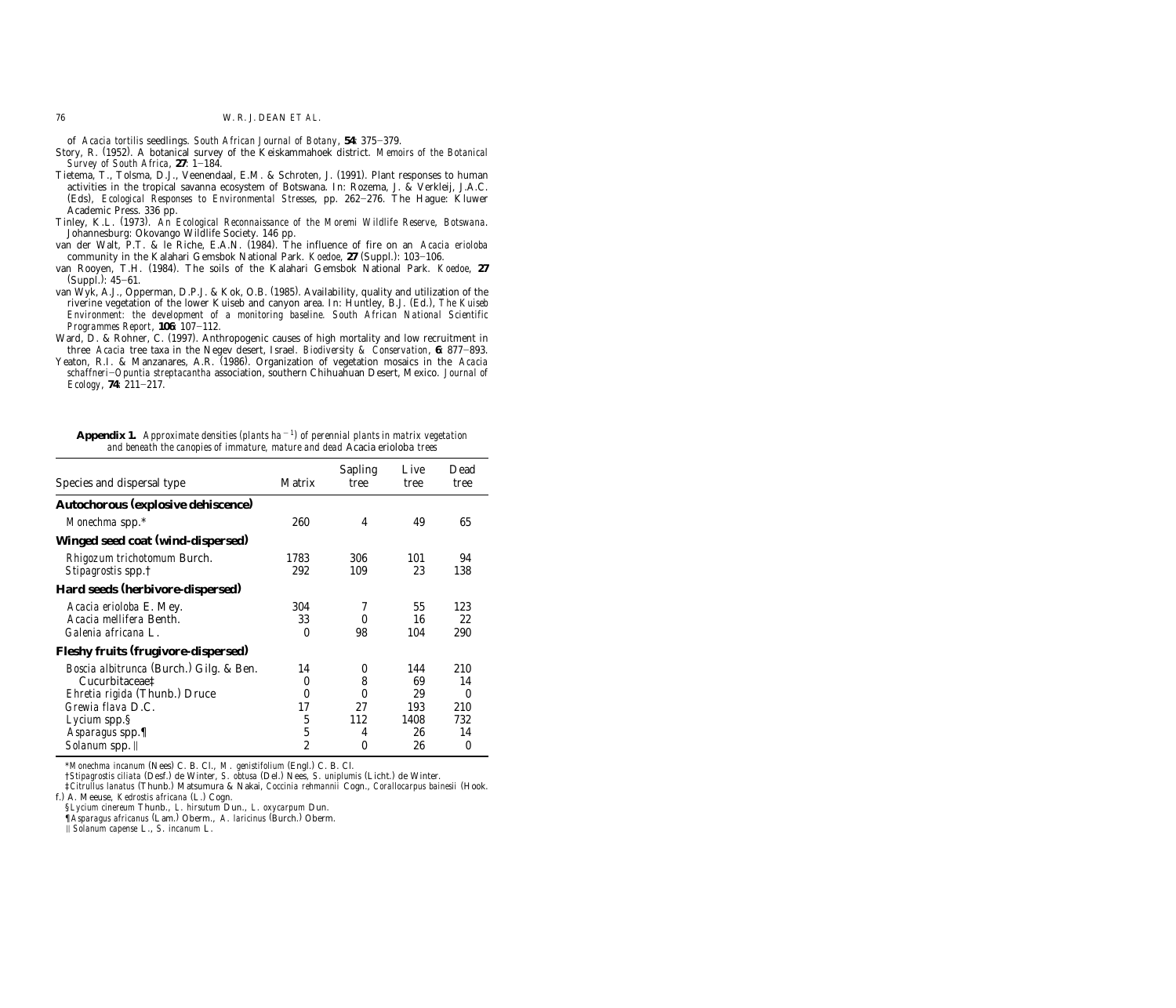<span id="page-16-0"></span>

| Appendix 2. Bird sightings on Acacia erioloba trees at three stages of growth: saplings (<5 m high, erect canopy), large live trees (>5 m high,<br>spreading canopy) and dead trees. Observations were made between Nossob and Twee Rivieren on 11 March 1994. Species arranged<br>Species (by feeding guild) | systematically and by food guild (Maclean, 1993)<br>Weight<br>$\overset{*}{\mathbf{e}}$ | Sapling<br>tree | Large<br>tree | Dead<br>tree |
|---------------------------------------------------------------------------------------------------------------------------------------------------------------------------------------------------------------------------------------------------------------------------------------------------------------|-----------------------------------------------------------------------------------------|-----------------|---------------|--------------|
| Insectivores                                                                                                                                                                                                                                                                                                  |                                                                                         |                 |               |              |
| Abdim's Stork Ciconi abdimii Lichtenstein                                                                                                                                                                                                                                                                     | 500                                                                                     |                 |               |              |
| Lesser Kestrel Falco naumanni Fleischer                                                                                                                                                                                                                                                                       | 134                                                                                     |                 |               |              |
| Pygmy Falcon Poliherax semitorquatus (Smith)                                                                                                                                                                                                                                                                  | 60                                                                                      |                 |               |              |
| Lilac-breasted Roller Coracias caudata Linnaeus                                                                                                                                                                                                                                                               | $\Xi$                                                                                   |                 | $\sim$        |              |
| Scimitar-billed Woodhoopoe Rhinopomastus                                                                                                                                                                                                                                                                      |                                                                                         |                 |               |              |
| cyanomelas (Vieillot)                                                                                                                                                                                                                                                                                         |                                                                                         |                 |               |              |
| Fork-tailed Drongo Dicrurus adsimilis (Bechstein)                                                                                                                                                                                                                                                             | SO                                                                                      |                 | 34            |              |
| Capped Wheatear Oenanthe pileata (Gmelin)                                                                                                                                                                                                                                                                     | 32                                                                                      |                 |               |              |
| Black-chested Prinia Prinia flavicans (Vieillot)                                                                                                                                                                                                                                                              |                                                                                         |                 |               |              |
| Marico Flycatcher Melaenornis mariquensis (Smith)                                                                                                                                                                                                                                                             | 24                                                                                      |                 |               |              |
| Chat Flycatcher Melaenornis infuscatus (Smith)                                                                                                                                                                                                                                                                | 37                                                                                      |                 |               |              |
| Gmelin<br>Lesser Grey Shrike Lanius minor                                                                                                                                                                                                                                                                     | 48                                                                                      | $\infty$        |               |              |
| Fiscal Shrike Lanius collaris Linnaeus                                                                                                                                                                                                                                                                        | ₽                                                                                       |                 |               |              |
| Sociable Weaver Philetairius socius (Latham)                                                                                                                                                                                                                                                                  | 27                                                                                      |                 | 155           | 33           |
| Granivores                                                                                                                                                                                                                                                                                                    |                                                                                         |                 |               |              |
| Cape Turtle Dove Streptopelia capicola (Sundevall)                                                                                                                                                                                                                                                            | 52                                                                                      |                 |               |              |
| Namaqua Dove Oena capensis (Linnaeus)                                                                                                                                                                                                                                                                         | ą,                                                                                      |                 |               | 22           |
| Scaly-feathered Finch Sporopipes squamifrons (Smith)                                                                                                                                                                                                                                                          |                                                                                         | ą,              | $\sim$        |              |
| Red-headed Finch Amadina erythrocephala (Linnaeus)                                                                                                                                                                                                                                                            | 23                                                                                      |                 |               | $^{\circ}$   |
| Linnaeus<br>Shaft-tailed Whydah Vidua regia                                                                                                                                                                                                                                                                   | 15                                                                                      |                 | $\sim$        |              |

FERTILE ISLANDS UNDER *ACACIA ERIOLOBA* 77